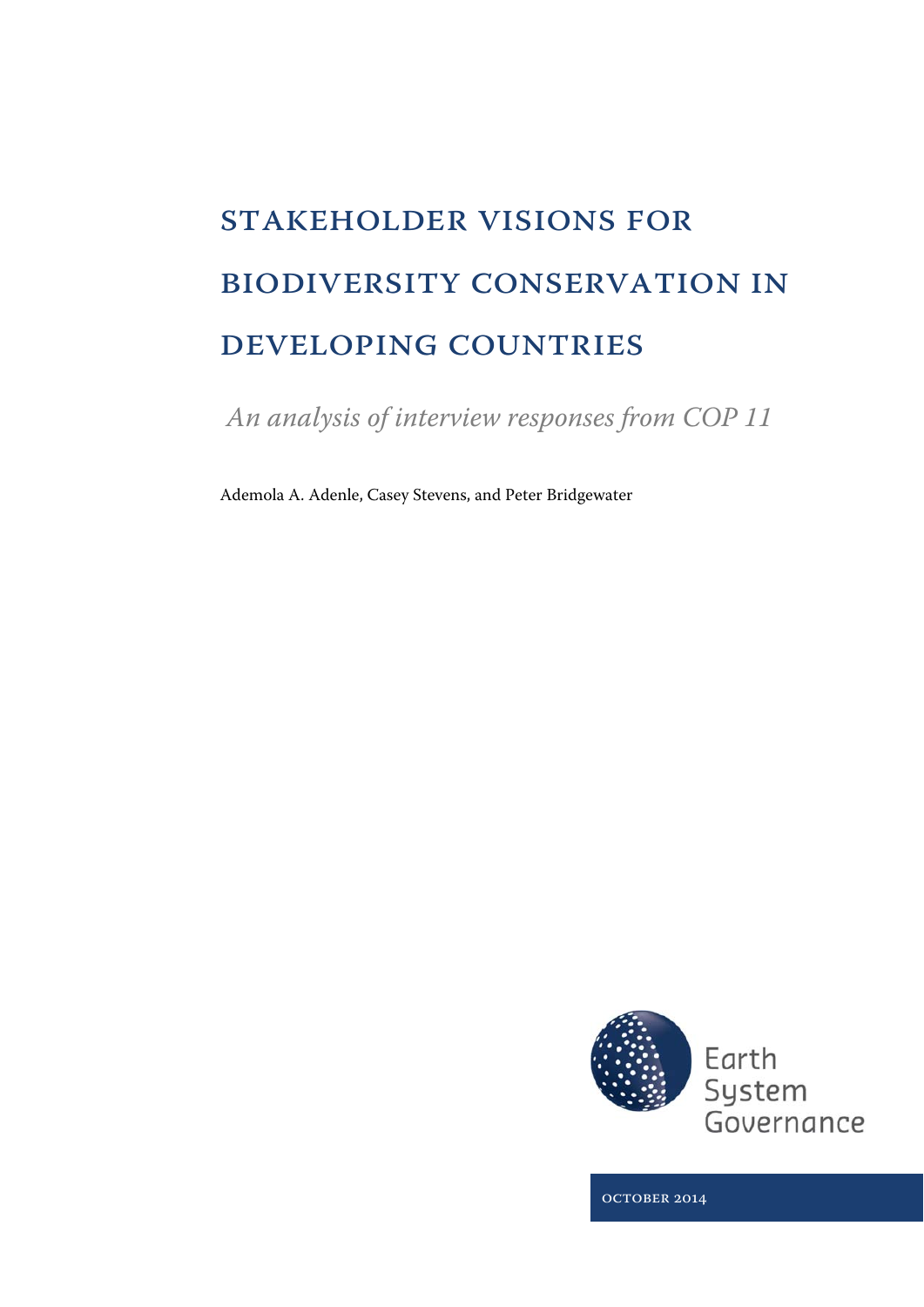#### 2 | Earth System Governance Working Paper No. 32

#### **CITATION**

*This paper can be cited as:* Adenle, Ademola A., Casey Stevens, and Peter Bridgewater. 2014. *Stakeholder visions for biodiversity conservation in developing countries: An analysis of interview responses from COP 11*. Earth System Governance Working Paper No. 32. Lund and Amsterdam: Earth System Governance Project.

Ademola A. Adenle (*corresponding author*) is a Research Fellow at the United Nations University-Institute for the Advanced Study of Sustainability, Tokyo, Japan.

Casey Stevens is a Research Fellow at the United Nations University-Institute for the Advanced Study of Sustainability, Tokyo, Japan.

Peter Bridgewater is a Visiting Professor at the United Nations University-Institute for the Advanced Study of Sustainability, Tokyo, Japan.

*Authors' Contact:* aadenle@googlemail.com All rights remain with the authors.

#### Working Paper Series Editor

Ayşem Mert Centre for Global Cooperation Research University of Duisburg-Essen (*workingpapers@earthsystemgovernance.org*)

*This anticipatory report explores what policy-decisions can be made in the Convention on Biological Diversity (CBD) in the near term which will spur long-term action in developing countries. This is a question of concern for the twelfth Conference of the Parties of the Convention on Biological Diversity (CBD), Republic of Korea from 6-17 October 2014.*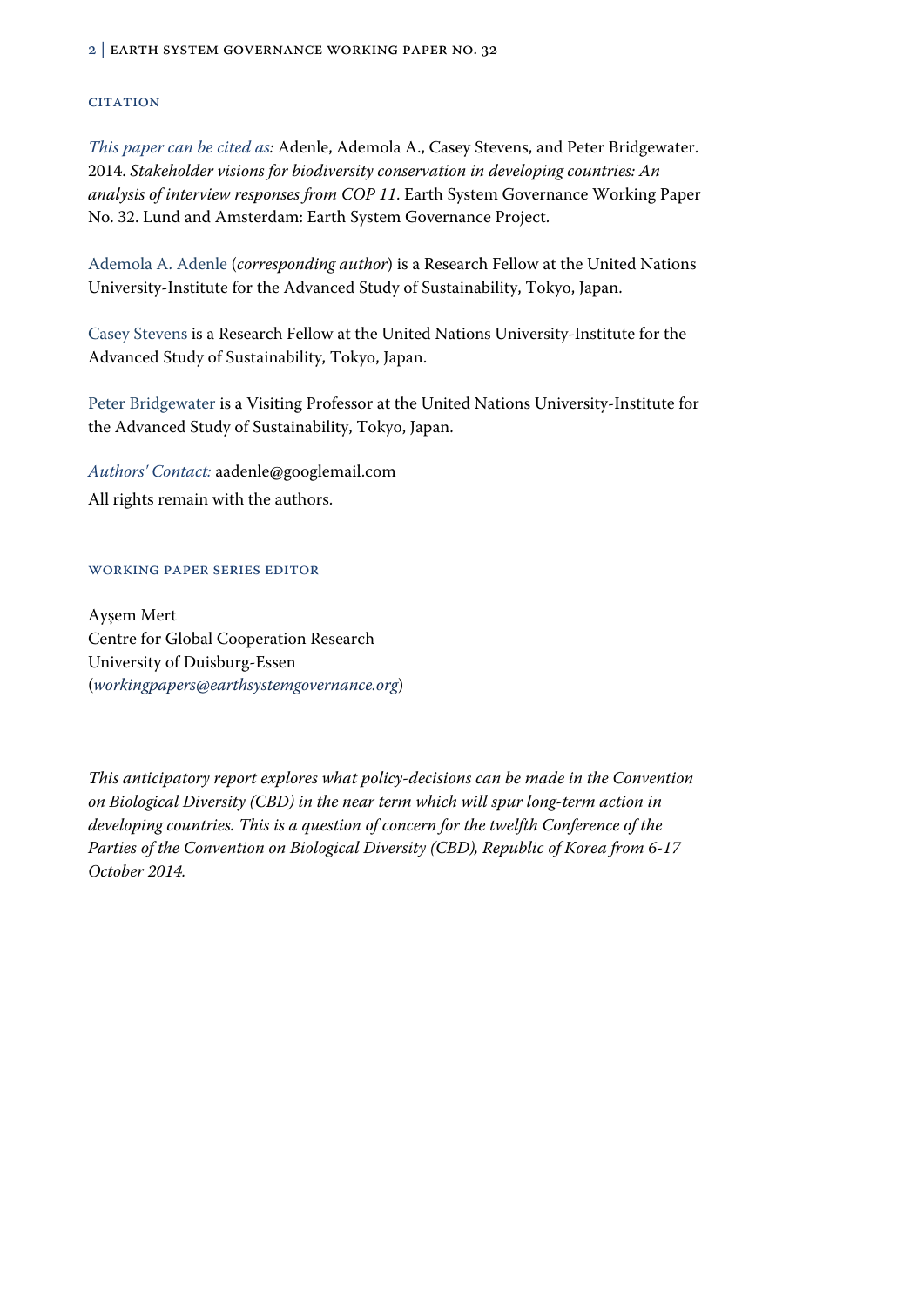### **ABSTRACT**

The 2014 Conference of the Parties (COP 12) for the Convention on Biological Diversity (CBD) will be a crucial meeting for measuring progress towards achievement of the 2011-2020 Strategic Plan and its component 20 targets – termed the Aichi Targets - as well as making significant progress towards the vision of a more balanced relationship between people and the rest of biodiversity by 2050. Many key issues have been left for this COP by negotiators at earlier meetings who were unable to settle financial issues, articulate clearly the Aichi Targets for national implementation by 2020, or to provide clear guidance on capacity-building for developing states. This paper utilizes 22 stakeholder interviews taken at the 2012 Hyderabad COP to develop discussion of ongoing issues in the CBD negotiations. These interviews yielded a number of tractable policy opportunities available for the 2014 Conference to create significant space for developing countries to contribute effectively to global achievement of the Aichi Targets. Breakthroughs and developments at the COP, despite the inevitability of some difficult discussions, will be provided by developing country perspectives. As we enter the second half of the 2011-2020 decade, developing countries must be placed at the centre of efforts to improve sustainable use, conservation and benefit sharing of biodiversity around the world.

*Keywords*: Aichi Targets, Biodiversity conservation, Financial mechanism, Developing countries

#### Key Messages

The Twelfth Conference of the Parties of the Convention on Biological Diversity, to be held in the Republic of Korea from 6-14 October 2014, offers a unique opportunity to focus efforts for significant progress in the next five years.

A primary focus of the Conference should be on mobilizing action in developing countries, many of which contain significant amount of global biodiversity.

Issues related to the National Biodiversity Strategies and Action Plans, clear financing for biodiversity, and expanded coalitions of biodiversity are of utmost importance for prioritizing at the Twelfth Conference of the Parties.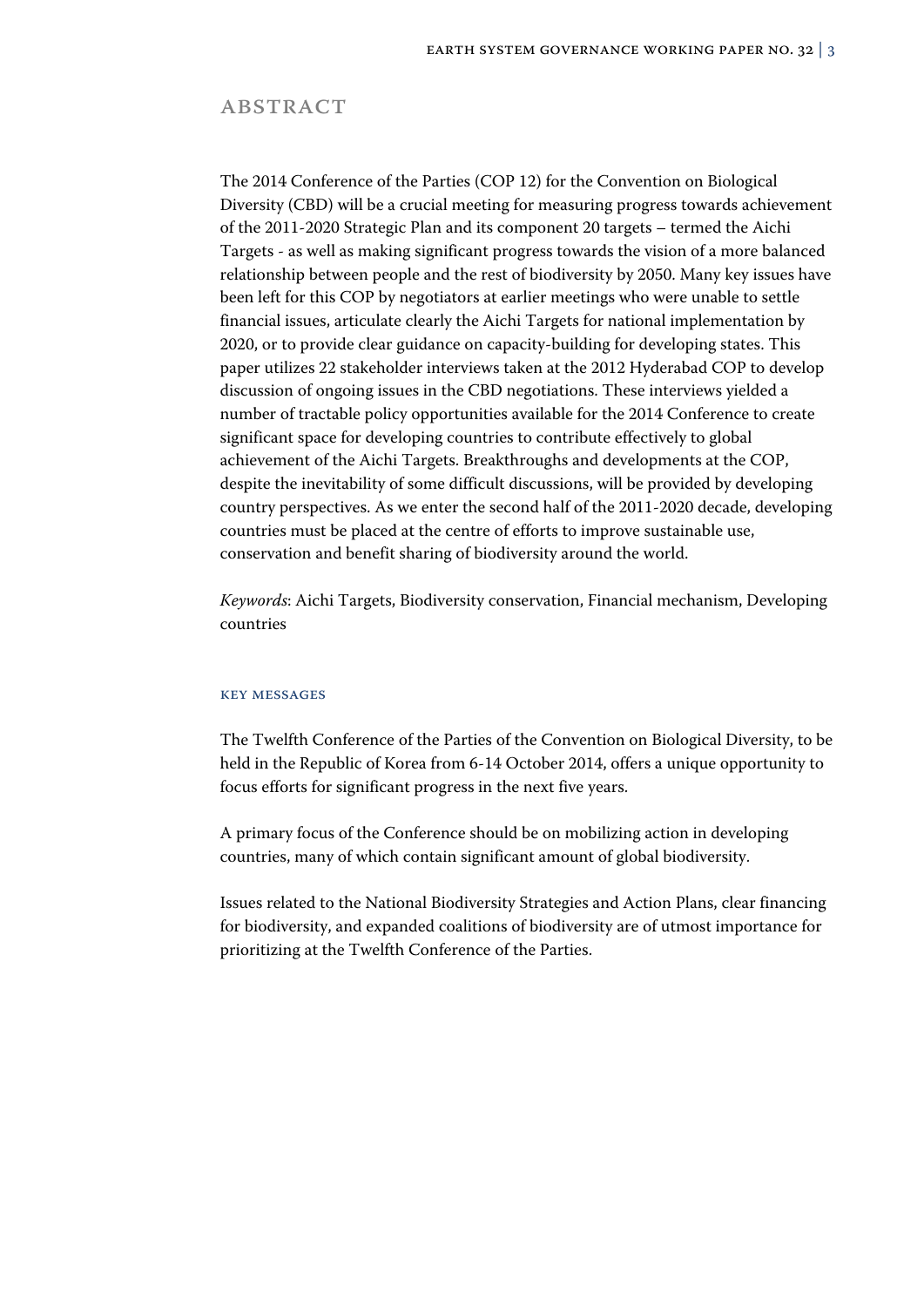## Series Foreword

This working paper was written as part of the Earth System Governance Global Research Alliance – www.earthsystemgovernance.org.

Earth system governance is defined in this Project as the system of formal and informal rules, rule-making mechanisms and actor-networks at all levels of human society (from local to global) that are set up to prevent, mitigate and adapt to environmental change and earth system transformation. The science plan of the Project focusses on five analytical problems: the problems of the overall *architecture* of earth system governance, of *agency* of and beyond the state, of the *adaptiveness* of governance mechanisms and processes, of their *accountability* and legitimacy, and of modes of *allocation and access* in earth system governance. In addition, the Project emphasizes four crosscutting research themes that are crucial for the study of each analytical problem: the role of power, of knowledge, of norms, and of scale. Finally, the Earth System Governance Project advances the integrated analysis of case study domains in which researchers combine analysis of the analytical problems and crosscutting themes. The main case study domains are at present the global water system, global food systems, the global climate system, and the global economic system.

The Earth System Governance Project is designed as the nodal point within the global change research programmes to guide, organize and evaluate research on these questions. The Project is implemented through a Global Alliance of Earth System Governance Research Centres, a network of lead faculty members and research fellows, a global conference series, and various research projects undertaken at multiple levels (see www.earthsystemgovernance.org).

Earth System Governance Working Papers are peer-reviewed online publications that broadly address questions raised by the Project's Science and Implementation Plan. The series is open to all colleagues who seek to contribute to this research agenda, and submissions are welcome at any time at workingpapers@earthsystemgovernance.org. While most members of our network publish their research in the English language, we accept also submissions in other major languages. The Earth System Governance Project does not assume the copyright for working papers, and we expect that most working papers will eventually find their way into scientific journals or become chapters in edited volumes compiled by the Project and its members.

Comments on this working paper, as well as on the other activities of the Earth System Governance Project, are highly welcome. We believe that understanding earth system governance is only feasible through joint effort of colleagues from various backgrounds and from all regions of the world. We look forward to your response.

Frank Biermann ann ann an Ruben Zondervan

*Chair, Earth System Governance Project Executive Director, Earth System Governance Project*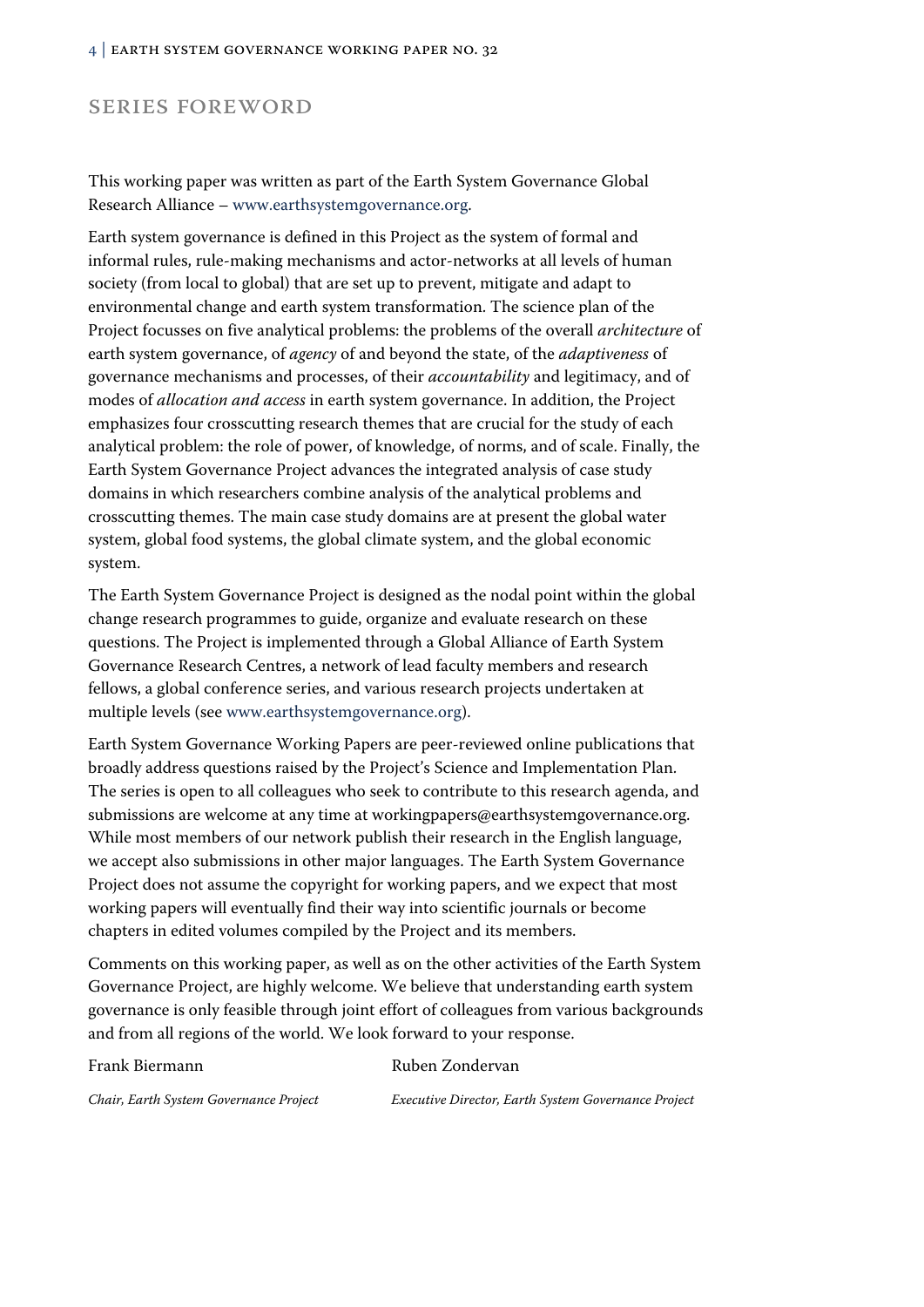## 1. INTRODUCTION

Negative changes to Biodiversity, especially species loss, continues at disturbing pace around the world, but biodiversity loss in developing countries is a primary and unique environmental challenge (FLORES, 2010; GARI, 1999). Governance decisions made at the global level in the near future will prove crucial for reducing biodiversity loss and helping to harmonize human interactions with the ecosystems in developing countries. Most of the discussions have focused on how to increase funding for biodiversity projects around the world and on targeting existing aid toward ecosystems in the most need. This paper approaches the issue in a different way with the central question: what decisions can be made in the near term which will spur long-term action in developing countries?

This is a question of pressing concern for the upcoming twelfth Conference of the Parties of the Convention on Biological Diversity (CBD) to be held in the Republic of Korea from 6-17 October 2014. In 2010, parties to the CBD agreed to establish a set of global targets (the Aichi Targets) to help stem biodiversity loss as the cornerstone to the Strategic Plan for the decade. Some of these targets set 2015 as their endpoint while others were set at 2020. Regardless, key issues regarding funding, technology transfer, assessment systems, and other issues can be dealt will need to have some framework of action by the Korea meeting in order for them to have a clear impact in the later half of the decade.

This report serves to provide the responses from high-level practitioners to develop some focal points for focus in response to the question. The first part will provide some background for the Aichi Targets and the 2011-2020 Strategic Plan for the CBD. The second part will discuss how the respondents for this report were selected and the methodology of collecting their responses. The final part will collect the responses and organize them around key policy-relevant issues. While the responses are not exhaustive of opinions, they provide an excellent window for exploring and engaging with key issues of biodiversity governance in the next few years.

## 2. The Aichi Framework

The Aichi Targets are a set of 20 different objectives under five broad goals for biodiversity conservation, management and benefit sharing, to achieve in the 2011- 2020 period. The goals are ambitious, many have robust possible measurement devices, and they can serve as important focal points for national, local, and nongovernmental organization (NGO) efforts.

The Aichi Targets follow from the earlier 2010 targets of the CBD which were developed in 2002 at the WSSD and later at COP6. In 2006 these targets were integrated into Goal 7 of the Millennium Development Goals (MDGs). This ambitious goal sought "to achieve by 2010 a significant reduction of the current rate of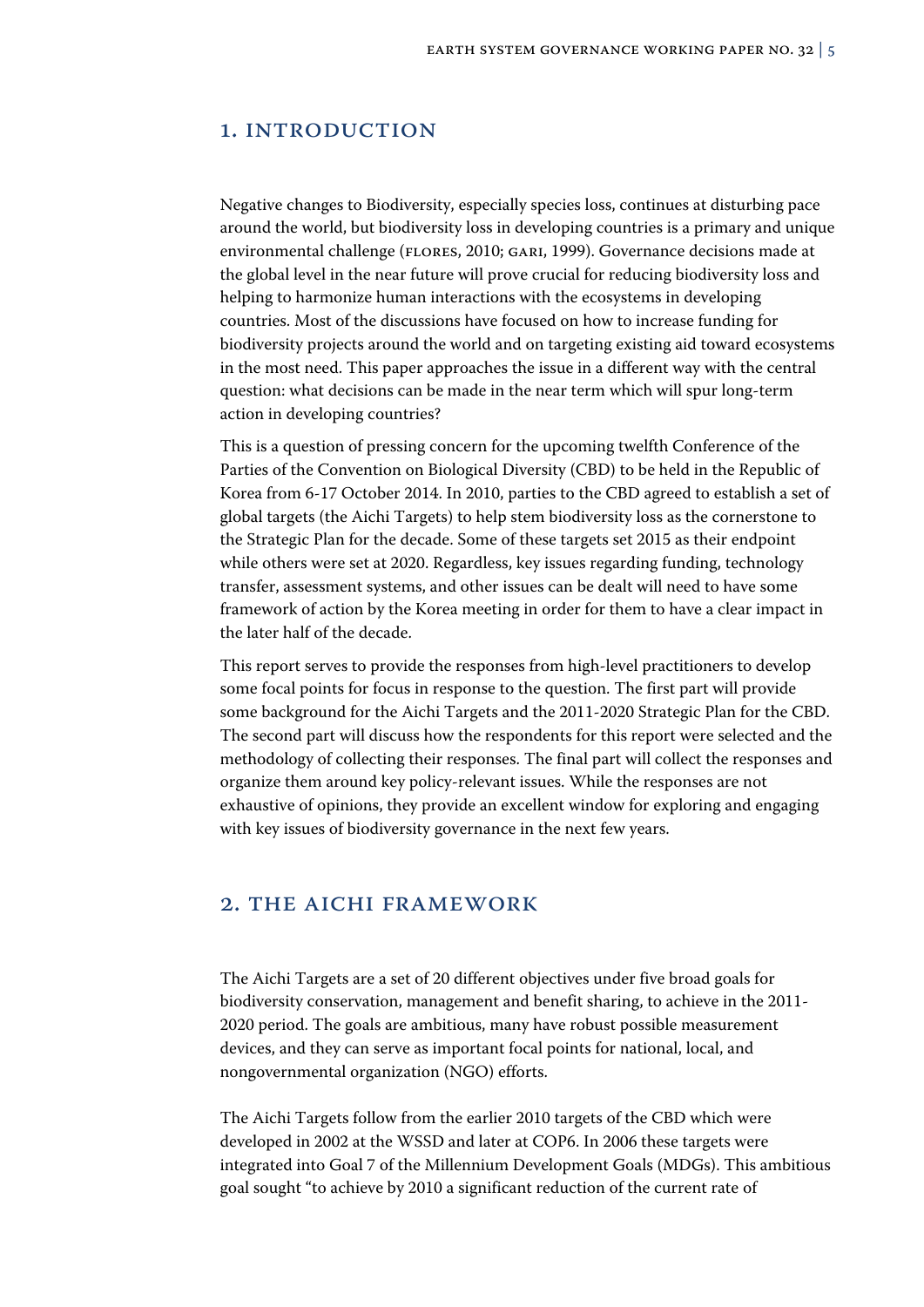#### 6 | Earth System Governance Working Paper No. 32

biodiversity loss at the global, regional and national level as a contribution to poverty alleviation and to the benefit of all life on Earth" (Adenle, 2012; UNEP/CBD/COP6, 2002). In fact, the 2010 targets did not spur state action or result in significant improvement in the state of biodiversity (BUTCHART ET AL., 2010; UNITED NATIONS, 2012) but the political space that the targets provided created new networks of action and a focus on advancing global biodiversity indicator systems: notable amongst these are the IUCN Countdown 2010 Initiative and the Biodiversity Indicators Partnership (BIP) of UNEP's World Conservation Monitoring Centre (Fisher, 2009). Since 2004, additional efforts have led to the creation of the Intergovernmental Platform on Biodiversity and Ecosystem Services (IPBES) in 2012, which has potential to provide additional technical underpinning needed to achieve the targets. The impact of these various partnerships has yet to be clearly seen in transforming biodiversity policy.

When it became clear to the parties that the 2010 targets were not going to be achieved, efforts began to develop a new set of goals with attached targets and indicators. Two key interventions have created a more robust system of governance for the 2011-2020 Strategic Plan periods which the previous decade did not have. One of these was The Economics of Ecosystems and Biodiversity (TEEB) initiative which was developed by the European Commission and UNEP. The TEEB initiative aimed to develop a framework for integrating economic and ecosystem analysis to find effective ways to value biodiversity (TEEB, 2008). The TEEB initiative presented reports at COP9 and COP10 which were used by a variety of different actors in the negotiations (Earth Negotiations Bulletin, 2010). A second, more important, development was the final achievement of an Access and Benefit Sharing (ABS) protocol, also called the Nagoya Protocol, as part of the CBD. Although a goal from the outset, progress was slow and ineffectual until final agreement at COP10. This breakthrough added an important tool for evaluating and enabling benefit sharing of biodiversity and is thus crucial in biodiversity governance at all, especially local, scales.

While 2020 is set as the date for most target outcomes, Target 16 (the entry into force for the Nagoya Protocol on Access and Benefit Sharing) and Target 17 (the development of updated National Biodiversity Strategies and Action Plans-NBSAPs) were set for completion by 2015. Both of these targets were considered "missioncritical" for progress in the later years. While progress on ratification of the Nagoya Protocol continues and could see implementation by 2015, only 10% of countries have so far revised their NBSAPs

The financing issue was similarly emphasized in the COP10 negotiations and formed a key issue in the subsequent COP11 discussions in Hyderabad. However, the financing issue continues largely unresolved. Citing the post-2008 financial crisis donor countries have been unwilling to agree to increases in aid. The varied funding needs for different developing countries have not been effectively identified either. In one assessment by McCarthy et. al., (2012), it was estimated that current biodiversity funding would need to be expanded by about 800% for effective progress on the Aichi Targets to be achieved. While prioritizing and targeting of aid may help in preventing loss in some of the most threatened ecosystems (MILLER ET AL., 2013), significant new funding is necessary. Full progress on the Aichi Targets requires efforts on Target 20 which aims for "the mobilization of financial resources for effectively implementing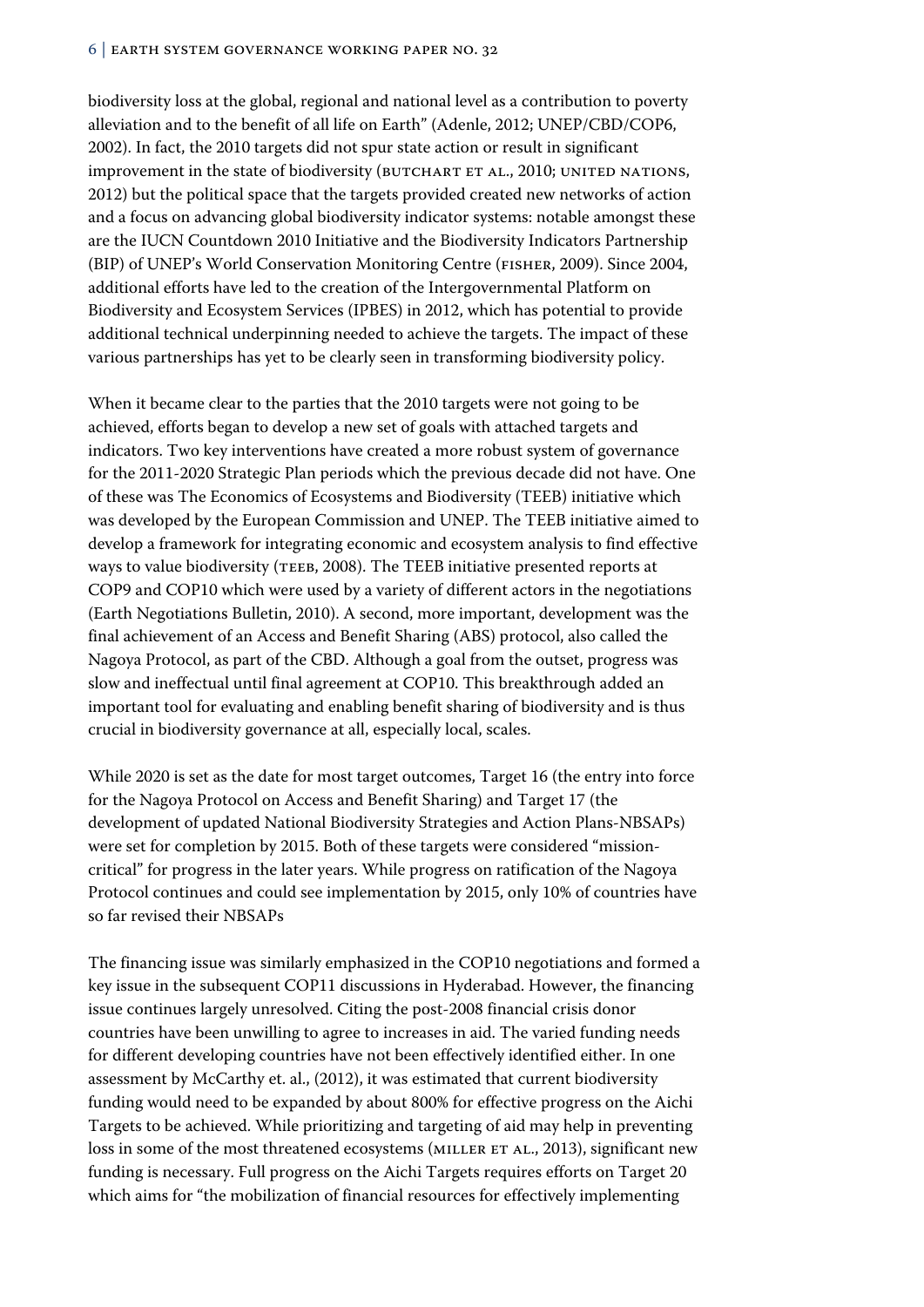the Strategic Plan for Biodiversity…should increase substantially from the current levels." At the COP11 in 2012 parties agreed to make assessment and creation of key targets for biodiversity financing a key topic at the COP12 (Decision XI/4). 2014 offers a unique opportunity thus to make progress on the financing progress. The GEF Replenishment negotiations will conclude in March and CBD negotiations on the issues have appeared to move forward significantly.

In addition, COP12 discussions take place in an important period for global environmental and development governance. Negotiations on Sustainable Development Goals, the main intergovernmental outcome of the Rio+20 Conference, will be finalized in the latter half of 2014 and climate change negotiations will occur at a make or break conference in Paris in 2015 While a positive outcome at the CBD can make negotiations in these other areas easier, it is also possible that the heightened atmosphere will reduce the focus on biodiversity issues and prevent progress on issues at COP12. This is most clearly evident in the relationship between biodiversity and climate change; negotiations on the links between them will likely be avoided at COP12. Rather than seeing this as constraining efforts at COP12, stakeholders in the CBD have an opportunity to develop creative solutions to their own problems. This paper uses stakeholder interviews with some of these individuals to develop a set of policy relevant avenues for attention which can offer improved prospects for achieving Aichi Targets by developing countries.

#### 2.1 Biodiversity loss

Biodiversity loss is driven most significantly by land-use decisions by people around the world (NIJMAN, 2010; WOOD ET AL., 2000). Freshwater and coastal ecosystems especially are becoming increasingly exposed to threats of climate change and land conversion (e.g. agriculture and bioenergy crops), pollution, migration and infrastructure development (Millennium Ecosystem Assessment, 2005). According to the Millennium Ecosystem Assessment, climate change is a threat to ecosystem services including water, wild plants and forestry in Southern and Eastern Africa. Also, agriculture is responsible for much of the biodiversity loss in Sub-Saharan Africa, South-East Asia and Latin America, Moreover, the fast growing population in developing countries is also worsening the situation as pressure continues to mount on biodiversity due to rise in demand for food, energy and habitat construction.

Also different pressures from corporate globalization have been linked to commercial activities in countries with biodiversity hotspots. It has been argued that majority of the biodiversity–implicated products that come from developing countries end up in industrialized countries. Five selected developing countries such as Honduras, Sri Lanka, Malaysia and Papua New Guinea, combined represent 60% of all domestically recorded biodiversity threats due to export activities (Lenzen et al., 2012). According to Lenzen et al. (2012), the main final destination of biodiversity-implicated products is the USA, EU and Japan. Furthermore, Lenzen et al. (2013) show that biodiversity loss is directly linked to a number of water-related trade activities (e.g., fishing) and demand from developed countries. This tends to amplify driving forces of change and increasing pressures on ecosystem services globally. Although growing concern related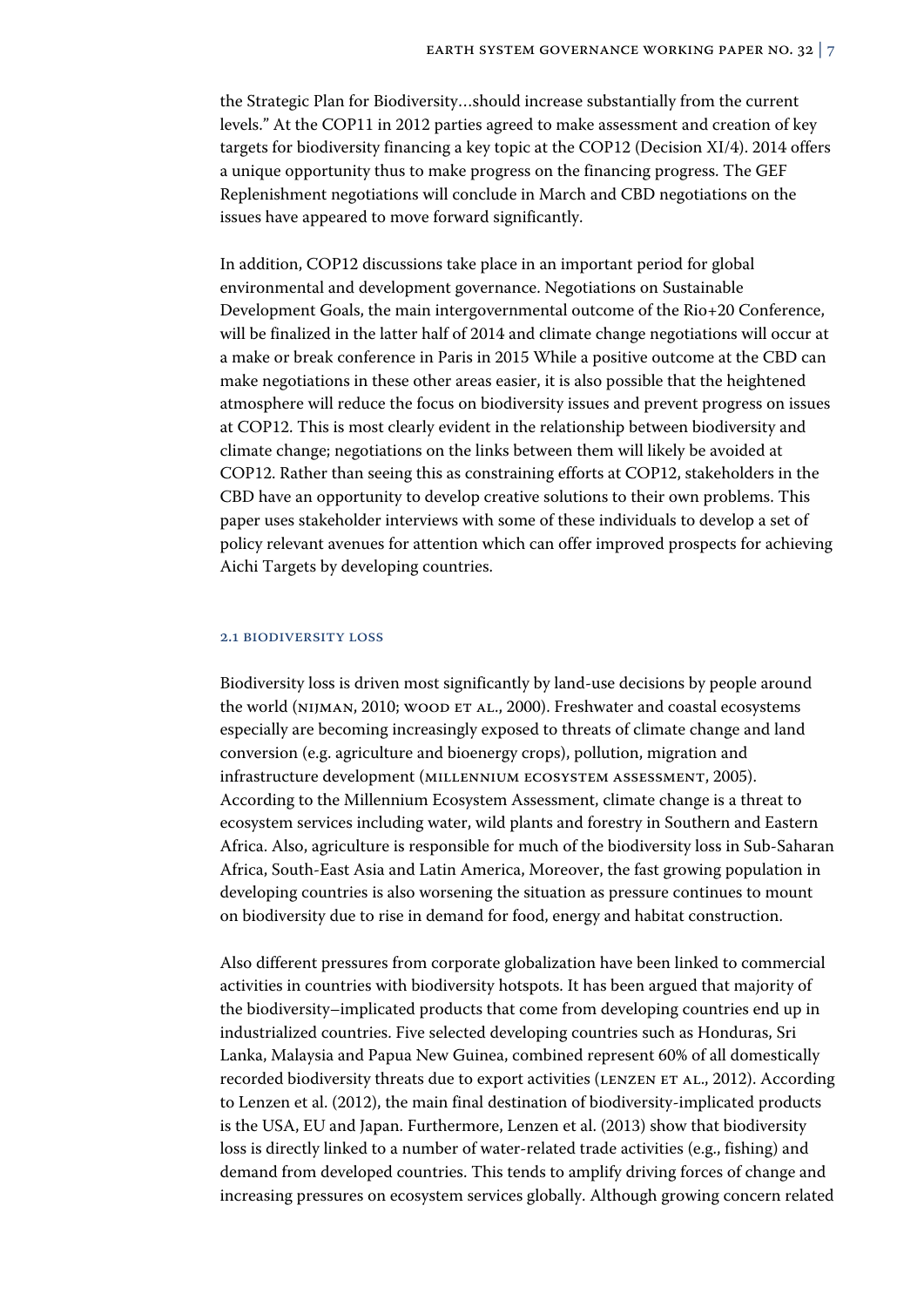to commercial biodiversity –implicated products can only be resolved at the international meetings when all hands are on deck. While the access and benefit sharing of Nagoya protocol introduced by the CBD regarding sovereign right over the use of biological resources is yet to be fully implemented, debates over access and ownership of biodiversity will continue to generate heated discussion.

#### 2.2 Biodiversity governance

The central challenge for global biodiversity governance remains in how to create multi-level action on local land-use decisions around the world. However, policy institutions and funding remain limited to spur and connect action around the world. Hence the very policy relevant question of this report is how can we make decisions in the near term which will spur such long term action around the world? As developing countries hold the greatest quantity of biodiversity at all levels and as policy innovation is likely to be greatest in those countries in the short-term, the main focus of our discussion is on developing countries.

The CBD operates as an umbrella organization on biodiversity issues conducting its own governance activities but also connected with the other biodiversity conventions. It was opened for signature at the Rio de Janeiro Summit in Brazil 1992 and saw quick ratification by many countries. In 2002 the World Summit on Sustainable Development (Johannesburg, South Africa), major stakeholders including political leaders agreed to "to achieve by 2010 a significant reduction of the current rate of biodiversity loss at the global, regional and national level" (COP 6 Decision VI/26, http://www.cbd.int/decision/cop).

There were several barriers to achieving this goal in various countries and the issues were particularly acute in many developing countries. While the goal was agreed at the international level, it did not include engagement of relevant stakeholders in its design or agreement at the national level. While many countries were constructing their first or second NBSAPs, these were handled primarily by the national focal points without always including multiple actors from throughout society (PRIP ET AL., 2010). Some authors (Agrawal and Redford, 2006; Swiderska, 2002) have argued that failure to integrate and communicate development needs inevitably place limits on biodiversity conservation in many developing countries. According to Swiderska (2002), development policy and planning does not reflect win-win options that support both biodiversity and development objectives that affect poor rural communities, thereby limiting the efforts of national governments. In fact, capacity development provided by the UN agencies made a minimal impact as national government policy failed to emphasise development needs (Prip et al., 2010). While attempts have been made to link biodiversity conservation with human development and poverty alleviation (ADAMS ET AL., 2004), the lack of understanding between poverty and conservation linkages undermine support for biodiversity conservation at the national levels (AGRAWAL AND REDFORD, 2006; PRIP ET AL., 2010).

The issues of win-win policy options and trade-offs raises key questions about the resilience of biodiversity policies that do not solve development challenges and the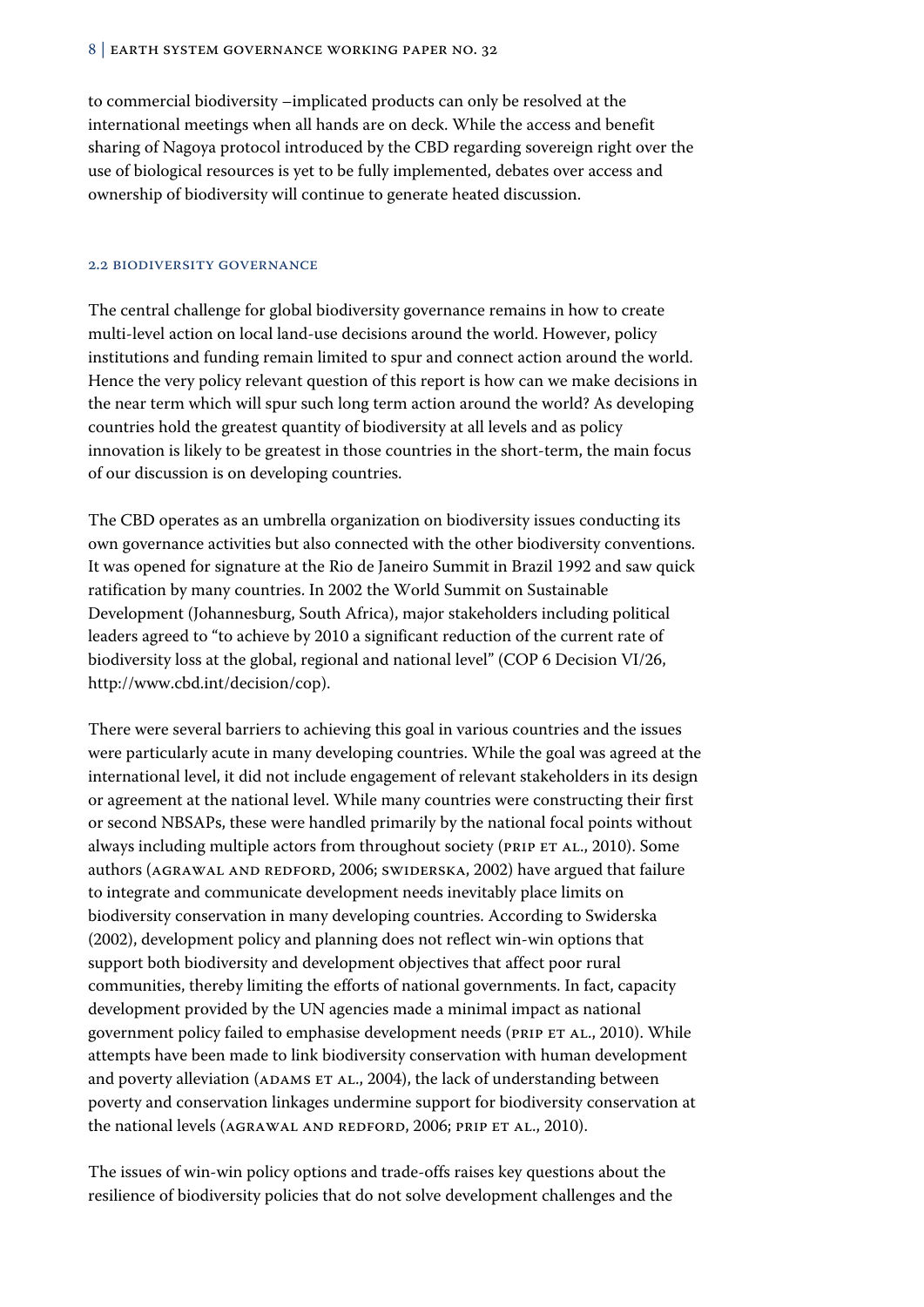ethics of excluding the poorest from the benefits of biodiversity conservation. Ostrom's challenge on "fortress conservation theory" argued that the efforts of local people in managing common pool resources should be recognized as key to robust and adaptive institutional frameworks (Ostrom, 1990). A recent study also follows this line of argument by applying a framework that emphasised the need to "change the existing approach to biodiversity as a linked social-ecological issue" which requires effective governance arrangement that prioritizes local communities to strengthen biodiversity policy (HILL ET AL., 2013). A growing body of literature (KRISHNA ET AL., 2013; SCHOMERS AND MATZDORF, 2013) has reported policy fragmentations around regulation, market-based incentives mechanism and expansion of protected areas with a view to halting biodiversity loss as part of conservation paradigm. But barriers including poor alignment of local knowledge, value and weak market-based instruments continue to undermine current efforts. There is need to understand factors determining the success or failure of institution and how they interact between actors and their interdependence in order to govern biodiversity sustainably (Padmanabhan and Jungcurt, 2012). These authors proposed traditional farmer use-perspective approach that incorporates motivation and interest of actors in biodiversity which are fundamental elements of transaction that can offer adequate governance solution. While use-perspective approach is at initial stage, further work is required before it can be operational for research. Similarly (Farmar-Bowers and Lane, 2009) recommended decision-system theory based on practical biodiversity conservation program initiated by farmer groups can enhance conservation decision particularly in farm trading business and land ownership decision-system. Given smallholder farming practices in many developing countries, this approach may be difficult unless a simplified model is produced to suit their systems.

At the same time the timeframe for the 2010 goal did not allow full assessment, monitoring, or development of clear national strategies for biodiversity protection (Dobson, 2005; Santamaria and Mendez, 2012). According to Santamaria and Mendez (2012), it was important to "incorporate an independent, transparent, credible and robust scientific assessment of the potential success of such policies," but the lack of sufficient time was part of the reasons why this policy process was unsuccessful.

The Aichi Targets aim to deal with this problem by increasing monitoring capacity and by focusing on focused goals which allow clear progress to proceed. Two outstanding and acknowledged challenges for the 2011-2020 Strategic Plan and the Aichi Targets are to expand financing for biodiversity and expand the stakeholders involved in the governance of the problem. Estimates put the cost for biodiversity between US\$20 billion and US\$ 25 billion per year to achieve global conservation effectively (HALPERN ET AL., 2006). But how developing countries are prioritized in getting access to these funds so as to implement biodiversity policy effectively and achieve biodiversity targets are yet to be clarified. Moreover, lack of empirical data in this regard makes it difficult to know how funding can be channeled to help developing countries that require most assistance. A recent analysis by (WALDRON ET al., 2013) suggests that most highly underfunded countries are from developing countries with biodiversity hotspot but require a coordinated effort to reduce biodiversity loss particularly in conflict prone countries. Although, the governance quality will determine whether to allocate mixed conservation and development aid by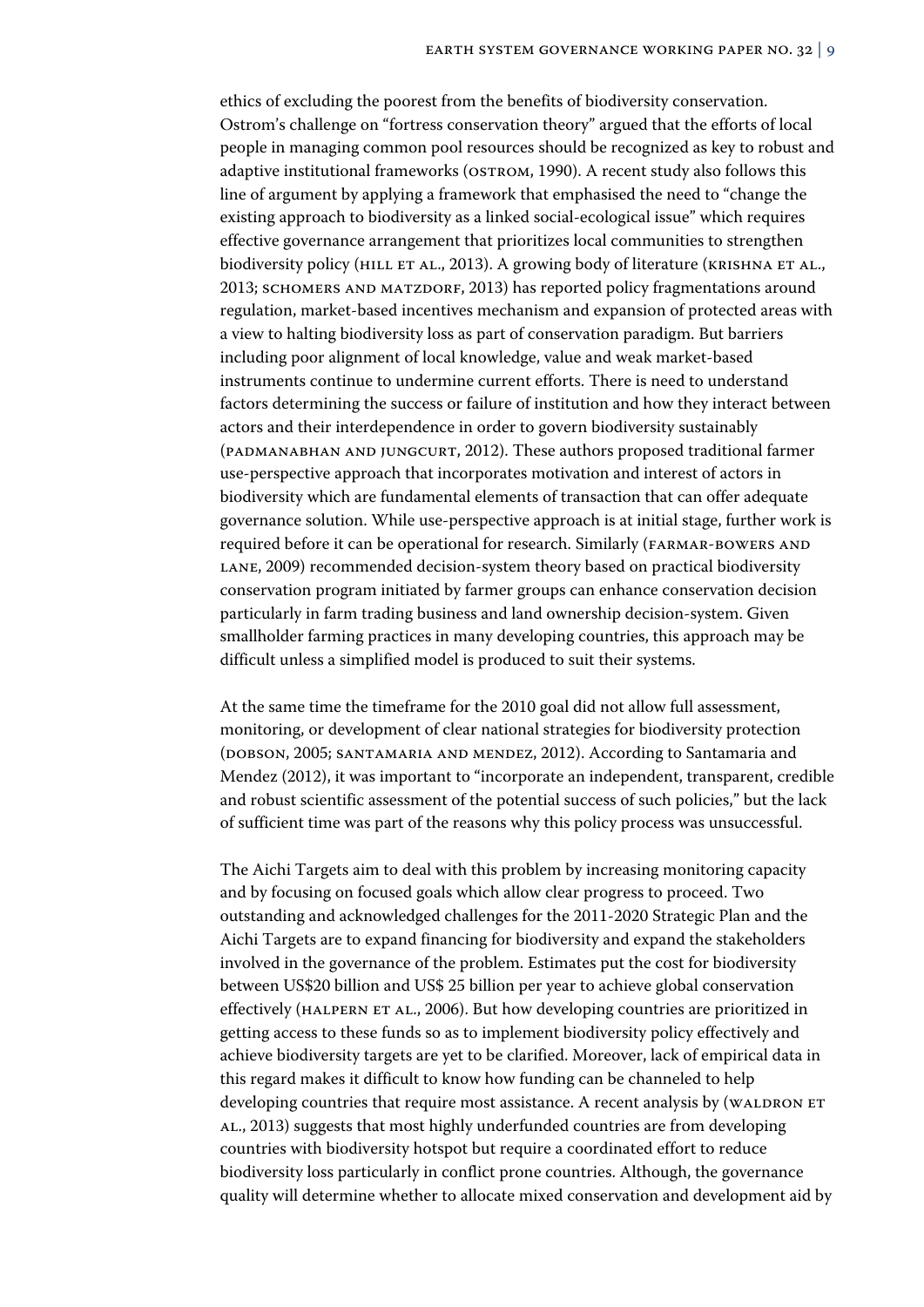the donors as less politically stable countries might not be able to attract this kind of aid (Miller, 2014). Domestic environmental budgets may respond to local political concerns and not be targeted towards areas with significant importance in preventing biodiversity loss (Nelson 2009, this may also be the case with global biodiversity aid which may prioritize countries with severe biodiversity need, but not necessarily areas within those countries with severe need, see: HOLMES, SCHOLFIELD, AND Brockington 2012). In addition, expanded stakeholders and creating new points of engagement for scientists and practitioners in developing countries could be a key area for development and transformation (BARBER ET AL., 2014). These challenges will be particularly pressing in the period after the 2014 Conference of the Parties as funding will need to materialize soon to have significant impacts and actors will have to be engaged in order to start policy implementation. The rest of this paper then focuses on the conditions which might make the 2014 Conference of the Parties the most effective.

## 3. Methodology

#### 3.1 Expert viewpoint elicitation

This study is based on the qualitative analysis of expert elicitations for the management and conservation of biodiversity in developing countries. What we refer to as experts where elicitation was applied in this study are based on their specialized knowledge and wealth of experience on biodiversity issues either through research or participation at the various levels of national government and international meeting such as Conference of the Parties, particularly among policymakers. The open-ended questions can be used in the face-to-face interviews to elicit expert viewpoints on a wide range of issues through qualitative approach (Yin, 2003, p111). Experts' elicitation can use a semi-structured or unstructured interview to assess their subjective judgment on tasks which require to be assessed (CLARK ET AL., 2008). The key aspect of an expert elicitation particularly with regard to decision-making and generating ideas for future needs does not allow consensus as it is often done within a group (Dalal et al., 2011). But rather it provides insight into the current diversity of agreement and disagreement that may exist within an expert community but communication to the public fora.

These attributes implicated expert elicitation as appropriate methodology for this study because of our interest in seeking the views of experts that can provide relevant information on biodiversity conservation in developing countries. As a result, our methodology relied on a semi-structured interview (using open-ended questions) with attention to topical relevant issues that could benefit from viewpoints of the experts. The interviewees were allowed to discuss freely and clarified answers to questions asked (e.g., "Can you please provide an example?" or "why is it relevant?" or "tell me what you know about it through your experience"). This specific probe used during the interviews did not only reduce the impact of personal biases but helped focus on actual real life examples of biodiversity.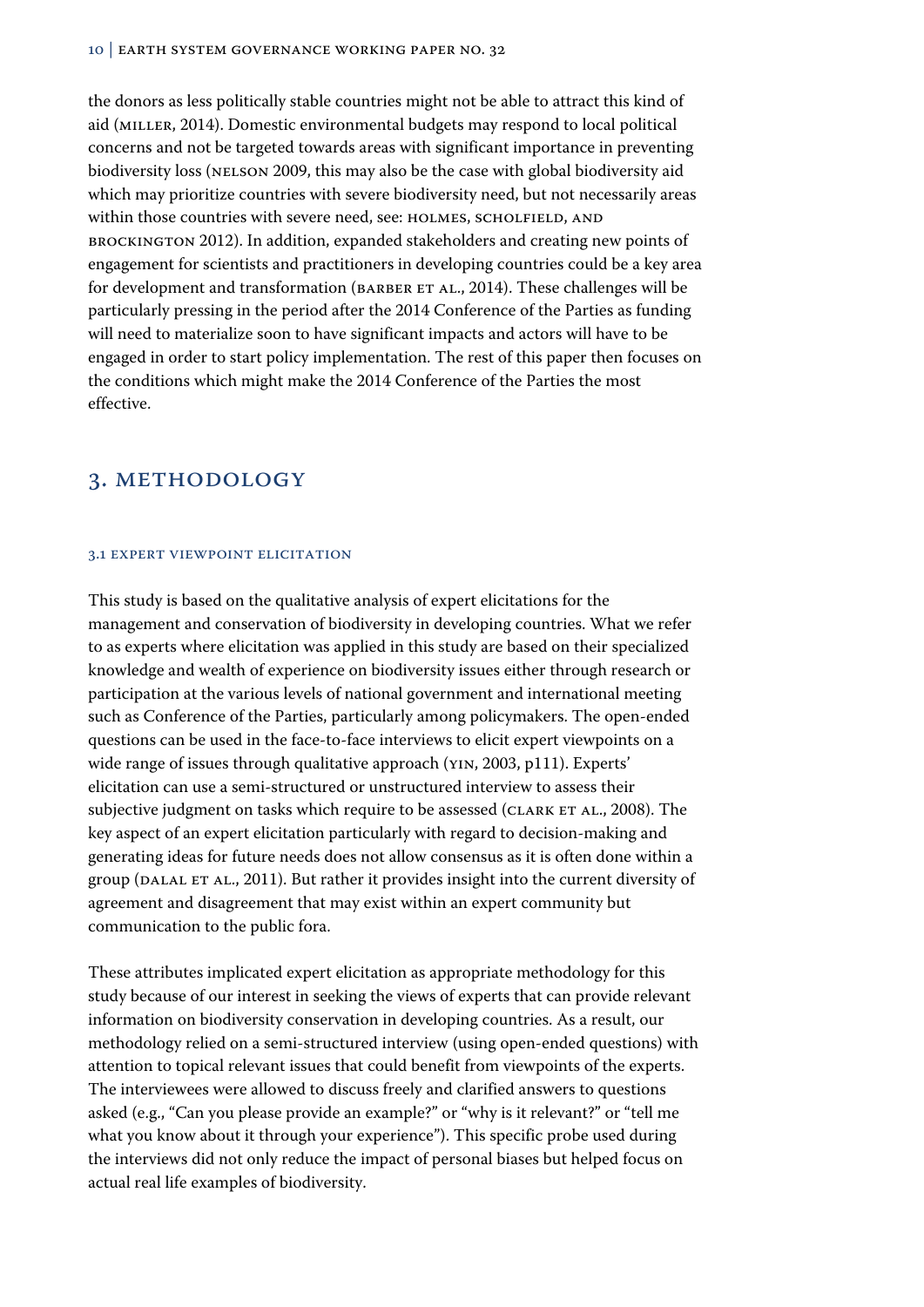#### 3.2 Stakeholder selection

We used the opportunity of COP11 meeting to interact with as many relevant stakeholders as possible through face-to-face interview as guided by interviews questions described in Appendix I. The criteria used to select the participants are based on demonstrated expertise and research in biodiversity and involvement in national or global conservation policy development which was confirmed prior to the interview. Therefore, individuals selected were the ones who met requirements as mentioned above before the interview. Interview participants were selected by the lead author. Participants led their delegates or represented their organizations and in some cases they were involved working groups during the event. Essentially, these are policymakers whose key roles and contributions are very significant to decisionmaking at the COP meeting. Therefore, there is need to gain insight into perspective of individual policymaker in decision-making as premature consensus about the knowledge and skills for efficiency and strategic decision is often avoided when experts are interviewed differently (CLARK ET AL., 2008).

First the individual was approached and appropriate time was scheduled for the interview during COP 11 meeting. We conducted twenty-two detailed individual interviews with the national delegates, including ministers, directors and representatives of non-governmental organisations (NGOs) on the management and conservation of biodiversity in developing countries as described in Table1. 1 to 3 individuals were interviewed from 9 different countries, European Commission and NGOs. 2 to 3 individuals had to be interviewed from the same country or organization as recommendations were often made by first interviewee to interview other experts from their country who could provide additional information in response to questions they were unable to answer. The lead author conducted all the interviews on site at the eleventh meeting, COP 11, October 2012, Hyderabad, India. Interviews lasted between 30 and 60 minutes.

Several organizations and individuals representing their countries were approached for the interviews but not all including the head of UN agencies were available due to other commitments at the COP 11 meeting. As many as 50 individuals were approached but only 22 granted the interviews (Table 1). However, the paper benefited from the content of many side events, including speeches delivered by the Prime Minister of India, Vice-President of World Bank, the Executive Secretary of CBD, the Executive Secretary of United Nations Environment Programme (UNEP) and the CEO of the Global Environment Facility at the conference. Stakeholders' views were reported anonymously except in a few cases permission where their permission allowed us to reveal their participant organization.

#### 3.3 Data organization and analysis

Interviews were tape- recorded and contemporaneous notes were taken. Following the interviews, audio recordings were transcribed immediately and coded systematically (using qualitative data analysis software, Hyper Research 2007), whilst considering verbatim quotes, key points and phrases used. Every key information and important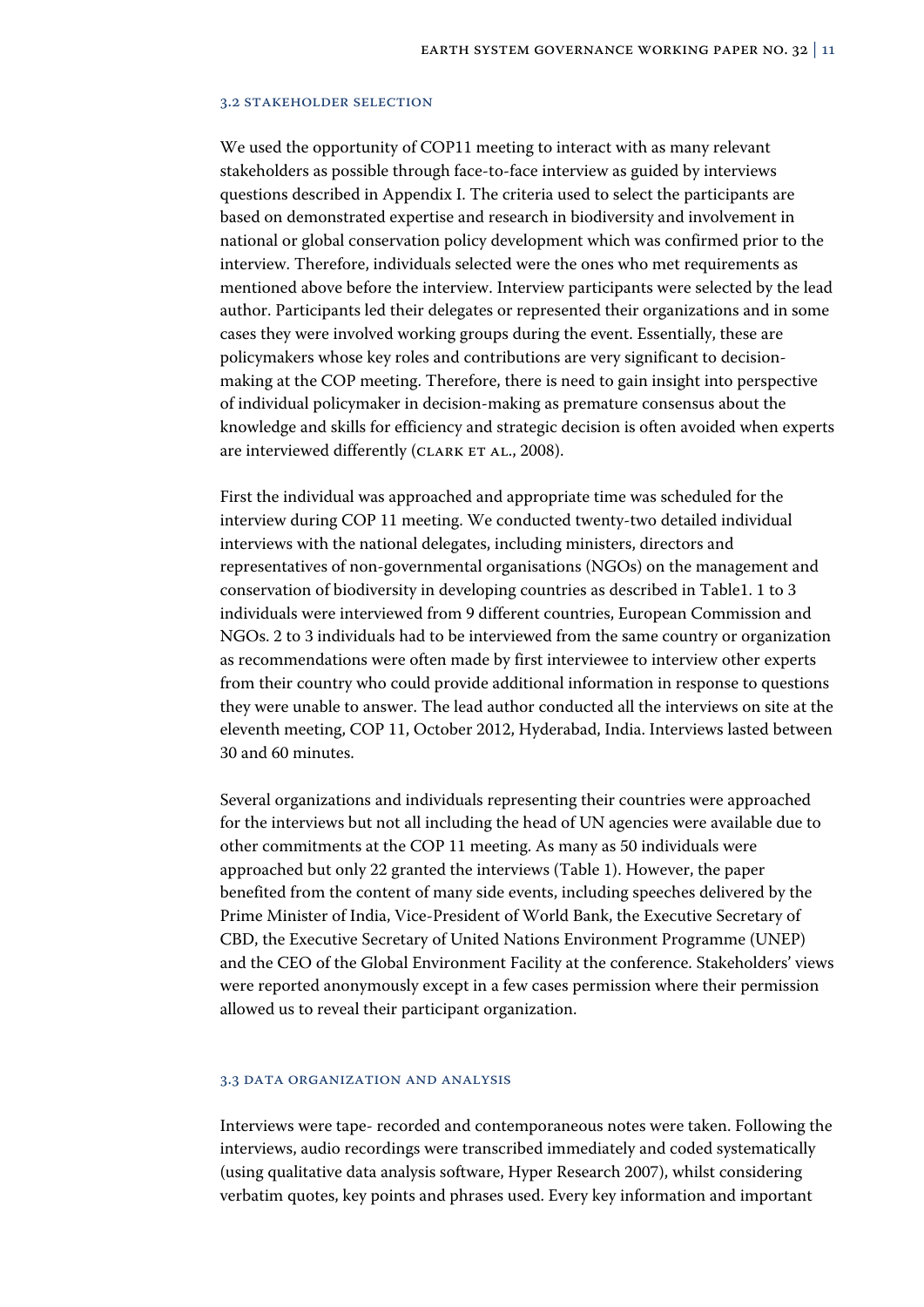quote from more than 20,000 words transcribed was used for the analysis below. The biodiversity topics that we focus on in this study are those that received a lot of attention in response to our questions during the interviews. For example, "beyond target 11", chosen as a sub-topic is an example where participants felt that a lot of activities are going on in many developing countries. Therefore omission of other targets in the discussion is not a deliberate attempt in this paper but rather we put together what attracts most attention in an effort to achieve goals set for the year 2020.

#### 3.4 LIMITATION

While not a fully representative set of participants nor inclusive of all stakeholders, the individuals interviewed allowed for the development of key insights into progress on implementation of the Aichi Targets, as well as wider progress on CBD implementation. The absence of other stakeholder groups including representatives from some of the biodiversity-rich countries may be a limitation. But non-inclusion is due to one of the reasons mentioned in section 2.2 as efforts made to speak to them proved futile. Moreover, some of the participants interviewed have worked across many developing countries, therefore, their views may not necessarily be different from those that were not interviewed. For example, one of the participants mentioned that he has visited 150 countries and worked in 20 countries, mostly mega-diverse countries.

| Countries/Organisations | Position                         | Affiliations/Department      |
|-------------------------|----------------------------------|------------------------------|
| China                   | Director                         | Ministry of Environmental    |
|                         | National Focal Point             | Protection                   |
| <b>Brazil</b>           | Minister and Head of the         | Ministry of Environment      |
|                         | delegation                       |                              |
|                         | National Secretary of            |                              |
|                         | Biodiversity                     |                              |
|                         | Senior Advisor and Director      |                              |
| Kenya                   | Director General                 | Ministry of Environment,     |
|                         | Deputy Director                  | Water and Natural            |
|                         |                                  | Resources                    |
| <b>Bolivia</b>          | Senior Advisor and Head of       | Ministry of Foreign Affair   |
|                         | Delegation                       | and Ministry of              |
|                         | National Focal Point             | <b>Environment and Water</b> |
| Ghana                   | Professor (National Biodiversity | Ministry of Environment,     |
|                         | Committee)                       | Science and Technology       |
|                         | Director                         |                              |
| Canada                  | Director                         | Environment                  |
| Japan                   | Director                         | Ministry of Environment      |
| South Africa            | Deputy Minister                  | Minister of Water and        |
|                         | Director                         | Environmental Affairs        |

*Table 1- List of countries and participating organizations that contributed to this paper (N=22)*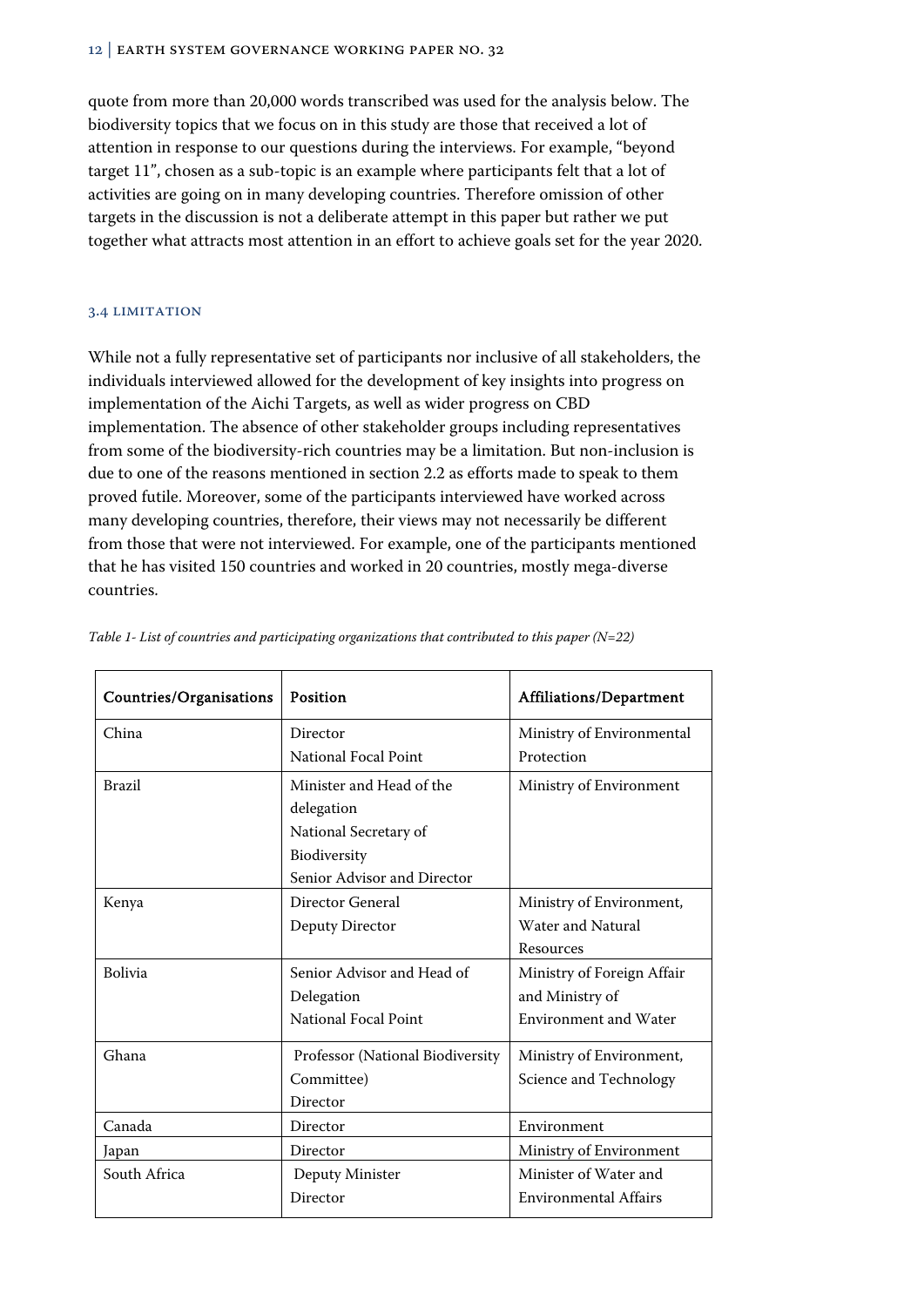| India                                                              | Director                           | Ministry of Environment                         |
|--------------------------------------------------------------------|------------------------------------|-------------------------------------------------|
|                                                                    | Chairman                           | and Forest                                      |
| European Commission<br>(EC)                                        | <b>Biodiversity Policy Officer</b> | Environment                                     |
| International Union for<br><b>Conservation of Nature</b><br>(IUCN) | Director                           | Global Policy                                   |
| Nature Conservancy                                                 | President and CEO                  | Management and<br><b>Environmental Strategy</b> |
| Conservation                                                       | President                          | <b>Biodiversity and Ecosystem</b>               |
| International                                                      | Director                           | <b>Services Policy</b>                          |

## 4. Findings

#### 4.1 Beyond Target 11

One of the significant arguments made by multiple respondents was the need to strive towards significantly expanded protected area systems, particularly focused on crucial areas for biodiversity protection. Respondents argued that efforts could be significantly increased on Aichi Target 11 (protected areas covering at least 17% of land and 10% of coastal and marine areas), Target 12 (zero extinction), and Target 14 (safeguarding essential ecosystems and accounting for women, indigenous, and rural livelihoods). This point is emphasized by one respondent: "Look at Madagascar I've been there 90 times in the last 28 years, 100% of the primates are endemic, 80% of the plants are endemic, 99% of the frogs are endemic…amazing endemism I mean, not just at the species level but at the genus level, family level, so you have whole evolutionary lineages there…90% is gone, the worst erosion you'll see anywhere…If you don't protect that last 10%, you could lose a major chunk of global biodiversity."

Similar to Madagascar, Tunisia, Libya, Liberia, Ivory Coast, Cape Verde, Ghana, Gabon and Guinea are countries with significant hotspots in Africa with very high endemism that could result to an enormous loss of biodiversity if action is not taken. Parallel to these hotspots, major tropical underdeveloped areas also have high biodiversity, particularly in Amazon, the Congo Forest Block, New Guinea and the woodlands of Southern Africa were also mentioned among respondents as key areas. However, one respondent noted that although tropical forests have lower levels of fragmentation than do some of ecosystems, they are seeing significant level of loss. Respondents emphasized a strong focus on hotspots and high biodiversity wilderness areas with the highest level of endemism if extinction is to be prevented and meeting Target 12 which should be clearly developed in NBSAPs.

Respondents also emphasized that efforts should try and exceed the targets set in the Aichi Targets. One respondent stated: "In order to succeed, there is urgent need to push for 25% as opposed to 17% set in Nagoya despite some progress made with Aichi Target 11" and having already 15% terrestrial in protected areas in many developing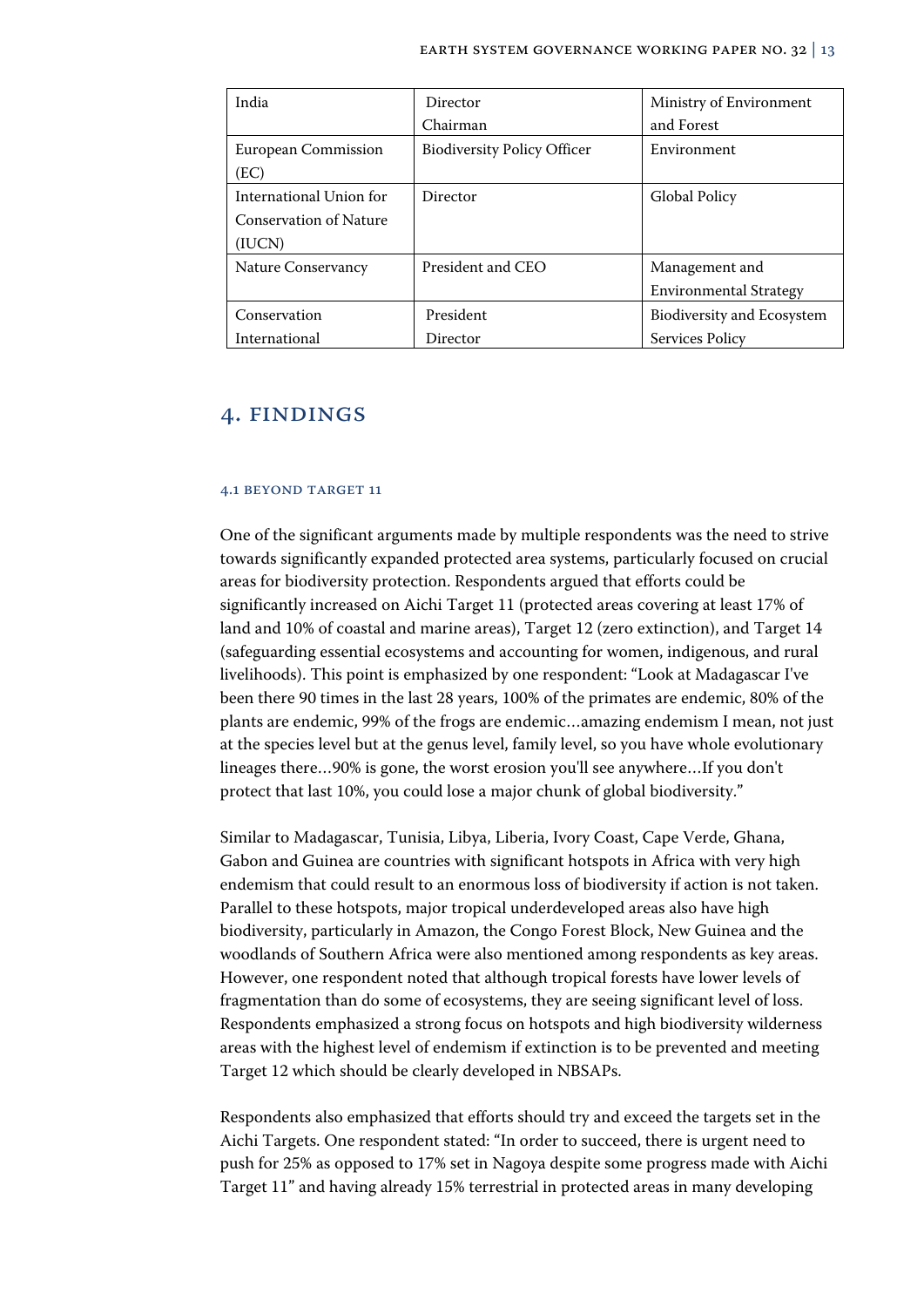countries (IUCN and UNEP, 2009). This goal may fit in the overall project of the 2011- 2020 Strategic Plan as building towards a better biodiversity world by 2050. Although, the majority of African countries currently have between 9% and 10% of terrestrial in protected areas under IUCN red list. $^{\rm l}$  African countries such as South Africa, Kenya, Rwanda and Tanzania have relatively good legislative framework and have a large number of protected areas, particularly in Tanzania. Respondents argue that it will be difficult to achieve Aichi Targets in some African countries due to complex political situation, limited institutional capacity and weak legislative framework.

Those countries which have reached and exceeded the global Aichi Target land percentage may offer instructive lessons. In Bolivia, the government recognized the need to put in place political and institutional mechanism to ensure more protected areas are covered, thereby achieving the global targets by the year 2020. For example, in Bolivia, one of their top priorities is to evaluate the level of involvements of indigenous and local communities in view of concept of Mother Earth and incorporating appropriately important elements into the framework under the third pillar of national conservation project. However, the Bolivia representative disagreed with the concept of green economy as part of implementation processes for Aichi biodiversity targets.

Some advanced developing countries such as China, Brazil and India have already reached or surpassed the land target. According to one of China's representatives "more than 35 priority project areas have been identified for conservation which occupy 24% of the whole Chinese territory and we are already at target 17% and looking beyond the global target to achieve 18%". However, he acknowledged that China is 2-3% short of global target 10% for the marine protected area. Brazil has a strong national biodiversity council, as one of the few countries that lived up to the goals of 2010 biodiversity targets, is making efforts to achieve the Aichi targets by the year 2020 and beyond.

Other countries face similar problems. Brazil has already approved 18 out of 20 Aichi targets. Brazil has 5 major biomes (Caatinga, Cerrado, Pantanal, Amazon and Atlantic Forest) with almost 17% of its terrestrial (Aichi target 11) under protected areas as explained by the national focal point. Although a very high proportion of the protected areas is in the Amazon. The rest of major biomes only have an average of 3% in terms of protected areas. The Brazilian representatives felt that there is need for Brazil to double its effort in promoting and implementing legislative framework in the less protected areas, particularly where the important landscapes are absent in the areas under protection (the Pantanal and the southern part of Brazil). The India representatives also shed some light regarding government efforts in conserving key biodiversity areas. According to the representative, India has one of the strongest biodiversity programmes in Asia. For example, the Indian National Green Corps has a strong network throughout the country that promotes and educates students to the issues related to the importance of biodiversity conservation. India is also one of the

 $\overline{a}$ 

<sup>&</sup>lt;sup>1</sup> See: http://www.cbd.int/protected/tools/ (Explanatory Guide on Target 11 of the Strategic Plan for Biodiversity)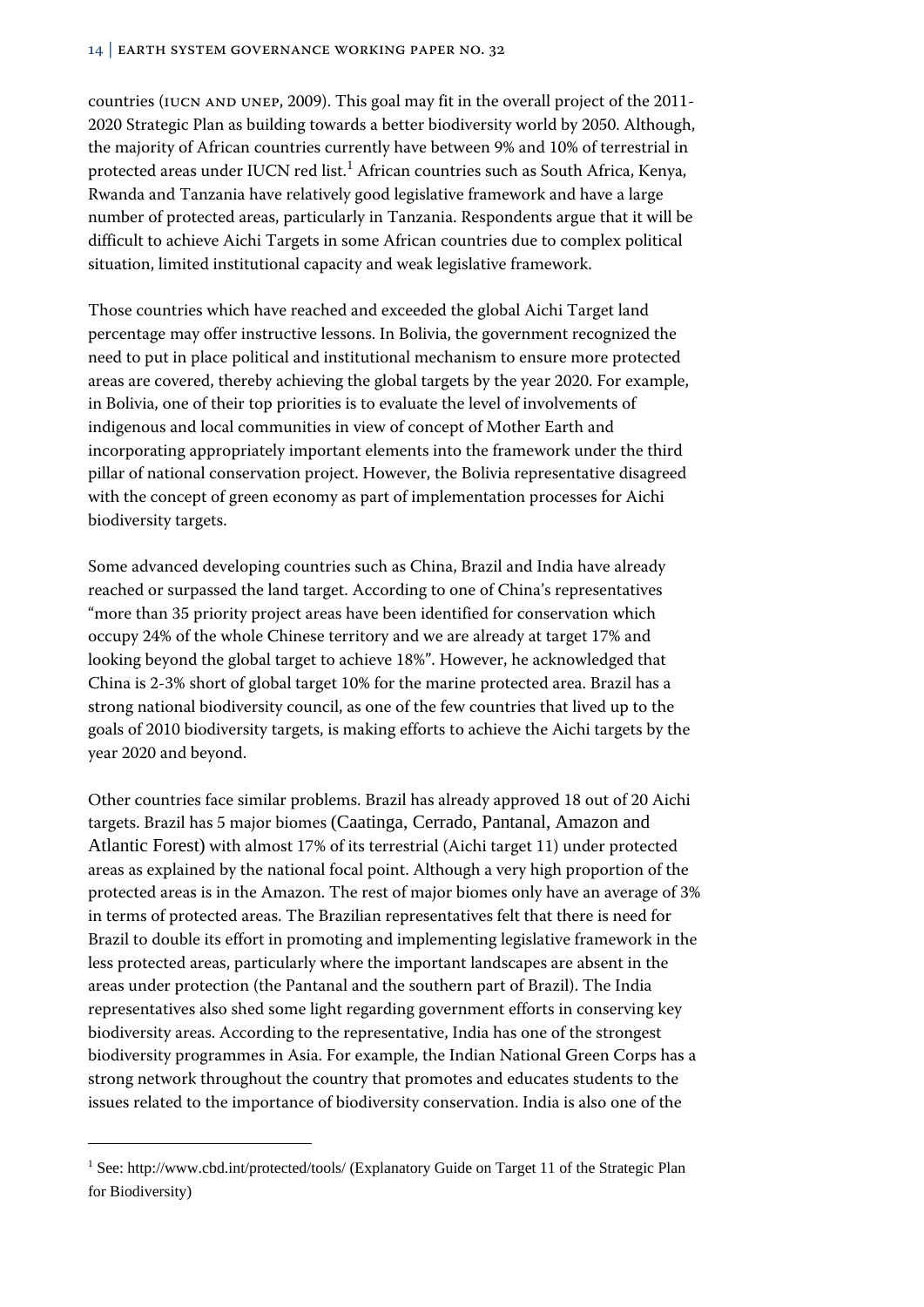few countries that lived up to the goals of 2010 biodiversity target with almost 20% of terrestrial under protected areas, above the global target of 17%. However, according to the interview, coastal wetlands are one of the least protected areas which require government attention by the Indian government.

While progress has been steady on Target 11 and the world has gone forward significantly in creating a "well connected systems of protected areas and other effective area-based conservation measures," challenges remain (UNITED NATIONS Environment Programme, 2012). To turn protected areas into effective tools against biodiversity loss will require increased funding, mainstreaming the protected areas into larger landscapes (including cities, agricultural landscapes, etc.), and improving marine protected systems. Unfortunately, effectively connected systems of protected areas are very rare (WOODLEY ET AL., 2012) and many hotspots and ecoregions have received insufficient attention (WALDRON ET AL., 2013). Marine protected areas present a specific challenge in terms of need for technology for monitoring, integration into near-coastal economic activity, and funding to identify and define the area (UNEP-WCMC, 2008). The issue of identifying ecological important marine protected areas yielded significant debate at COP 11, but progress has been stalled with many negotiators stating that the need for better science in identifying and managing these marine areas is necessary for action.

#### 4.2 Improved Biodiversity Action

One problem with biodiversity action around the world is that it often done in politically expedient ways rather than focusing on potential biodiversity impact. For example, (JOPPA ET AL., 2013) explain that "Present conservation efforts bias toward lands that are high, cold, dry, or otherwise far from people" which limits the impact of these conservation policies on improving all forms of biodiversity. Respondents were well aware of these problems and diagnosed the problem in a variety of different ways: Low priority for biodiversity in many governments, a problem making the importance of biodiversity clear, and developing frameworks for protecting ecosystem services. Policy solutions promoted including a host of different education efforts (making clear the connections between biodiversity, ecosystem services, and the wellbeing of people in poverty).

Mainstreaming was set as one of the primary goals to develop from the Strategic Plan and the focus on the Aichi Targets (most explicitly in Aichi Target 2). The CBD Secretariat module on mainstreaming specifies that this aims for "the integration of the conservation and sustainable use of biodiversity in both cross-sectorial plans…and in sector-specific plans such as agriculture, fisheries, forestry, mining, energy, tourism, transport and others. It implies changes in development models, strategies and paradigms. Mainstreaming is not about creating parallel and artificial processes and systems, but about integrating biodiversity into existing and/or new sectorial and cross-sectorial structures, processes and systems" (SECRETARIAT OF THE Convention on Biological Diversity, 2011). While positive cases of mainstreaming are highlighted in discussions (for example in CBD Decision XI/3) there is not a clear template for applying this in diverse policy contexts. Progress on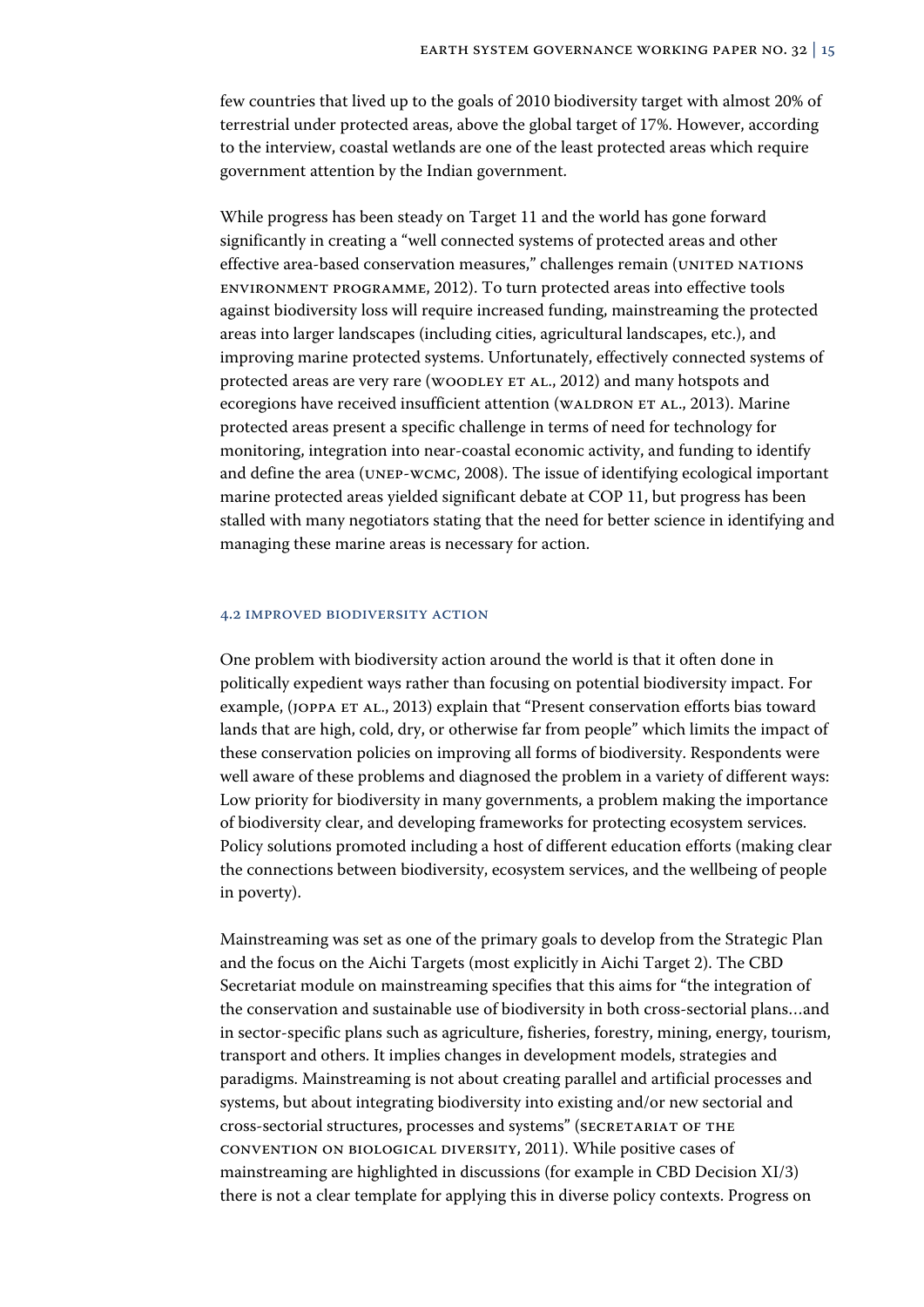mainstreaming is limited in developed countries, but in contexts with more limited resources and less technology for implementing integration introduces more significant limitations.

Respondents were concerned that biodiversity was not receiving the priority it deserved in poverty reduction discussions. Some claimed that this was a problem of communicating the benefits of biodiversity to the public (see: CHASEK, 2010). One participant from Africa, for instance, describes her observation about awareness: "Government still have a lot of work…I don't think we have convinced the public as there is still a very poor understanding of what biodiversity is…why it is relevant across the board from rural to urban." Although, some respondents from emerging economies mentioned that the public is becoming increasingly aware of the importance of biodiversity through the media, respondents felt that the lack of basic understanding of the role of biodiversity in sustaining agricultural systems and its values in terms of the food, water, air, climate stability, and physical protection that it provides, remain a big challenge in developing countries. $^2$  Respondents added that the relationship between ecosystem services and biodiversity conservation has yet to gain awareness and attention among local communities and national policymakers. One of the respondents and a leading expert on conservation remarked that "the world at large still sees biodiversity as a side issue…we don't even have a whole lot of ministers here as far as I know, and I don't think we have any heads of state...that is indicative of the importance that they give to the issue."

This low priority may partially be a result of the way that biodiversity concern is communicated. Some respondents argued that the value of biodiversity is often decreased because of the focus on biodiversity loss rather than ecosystem services. One participant commented "If I tell you that there is an opportunity to unlock potential for development, for jobs through beneficiating biodiversity, whether it's through protected areas, water security, agro-biodiversity...then there is hope of gain and interest…unless we as a sector switch our language and our mind-sets to something more positive, we may as well go home because we have not succeeded as a sector with the language of loss." This group of respondents emphasized that phrasing biodiversity in development friendly manner can be important in persuading all stakeholders, particularly at the local community levels to participate meaningfully in conservation approach. According to this respondent "if they say you over-harvest fish, that's not development…how about saying, if we protect fish, that's development." Therefore, the change of two words in that sentence can spur hope and future that comes with opportunity rather than threat. Respondents also said that the leadership of the CBD (Braulio Ferreira de Souza Dias), UNEP (Achim Steiner), and other MEAs are doing an excellent job of articulating this biodiversity-development language.

Beyond changing the focus, there was no clear policy direction provided on how to improve protection of ecosystem services in rural communities. Poverty is partly responsible for biodiversity loss in developing countries. Since there is linkage between

 $\overline{a}$ 

<sup>&</sup>lt;sup>2</sup> In the Biodiversity Barometer, China and Brazil citizens could correctly define biodiversity at higher percentages than any other countries including Western Europe and the U.S. In contrast, India and Peru had the lowest levels in the survey for correctly defining biodiversity Union for Ethical BioTrade, 2013. Biodiversity Barometer 2013. UEBT, Amsterdam..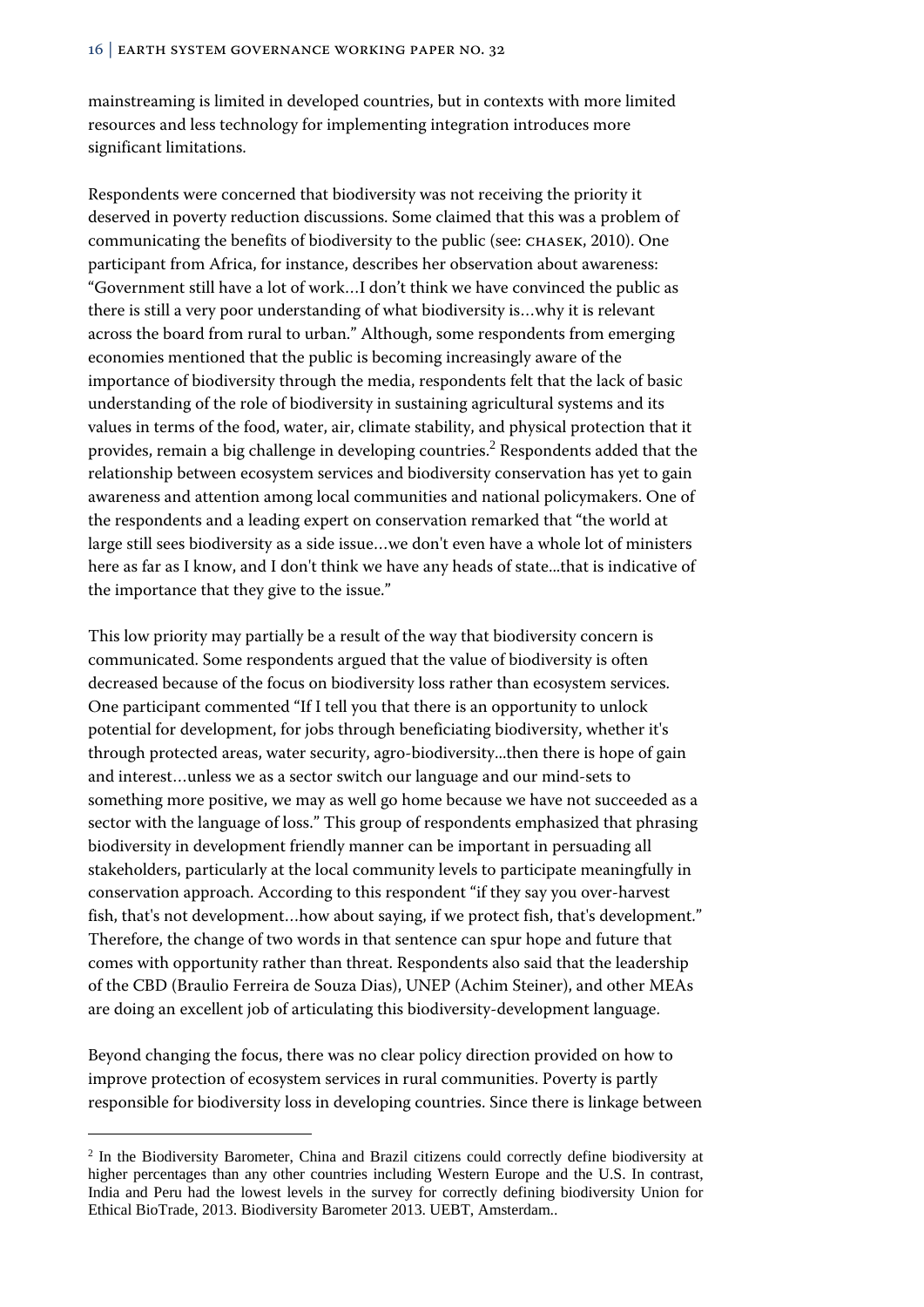biodiversity conservation and poverty reduction (Adams et al., 2004), assessing socioeconomic indicators relating to ecosystem service and biodiversity conservation is fundamental to poverty reduction (Palmer and Di Falco, 2012). One important question raised among respondents is: how do you encourage someone not to cut down forests when there is no other livelihood option? One respondent demonstrated this with an example: "Most of the time, they know. Fishermen realize, when they catch less fish than usual, that they are exploiting the supply...but they don't have another option and you can't just blame them, you have to find out the rationale behind the behavior of people and come up with solutions…the solution has to come from internal policies, it has to adjust to social and cultural levels so they can take ownership of it."

Other respondents identified the lack of an appropriate policy dialogues to facilitate incentives for protection of biodiversity at local levels. Developing a biodiversity system which maximizes the protection of ecosystem services is a particular challenge for developing countries (GATZWEILER, 2006; KRISHNA ET AL., 2013). The development of niche product markets, such as payment for ecosystem services (PES), can provide incentive to farmers to conserve and manage ecosystem services sustainably are beginning to emerge (KRISHNA ET AL., 2013; SCHOMERS AND MATZDORF, 2013). However, capacity development to implement this type of conservation approach varies from country to country and limited market opportunities must be overcome before rural poor can benefit from the approach. Respondents felt the need to integrate key socio-economic indicators (including access to health and education) and define the criteria by broader stakeholder deliberation in measuring the success of conservation. TEEB advice and projects adhering to its framework have expanded in a variety of different countries. Similarly, the ABS system established by the Nagoya Protocol may help developing countries in these efforts.

A crucial step in the process is updated and strengthened NBSAPs by developing countries. Some respondents argued that, apart from advanced developing countries such as China, Brazil, and India which are developing unique NBSAPs, most developing countries lack the capacity to develop well-structured plans. When explaining the failure for implementation of earlier NBSAPs to help achieve the 2010 biodiversity target, respondents raised the issue of very non-participatory processes of planning. NBSAPs are usually coordinated by the Ministry of the Environment as the focal point in the CBD and because of limited capacity, they rarely involved large number of stakeholders. One respondent explained that "in most cases, typically what happens is that you have an environment ministry that has the CBD focal point who goes back home, gets a little bit of GEF money, or UNDP money and writes a national biodiversity action plan probably in consultation with a few other government agencies and environmental NGOs, and then you get a nice plan and it sits on the shelf, because the plan itself is owned by the environment ministry." NBSAPs often do not involve other ministries (such as planning, finance, agriculture, water, fisheries, energy/power, etc.) and this limited the degree of support for the implementation of the NBSAPs. In addition, this may prevent biodiversity as an issue from making inroads into social and economic policy. One respondent said that "When we talk about the three pillars of sustainable development: economic, social, and environment…you always hear, 'balance among the three', which is usually a way of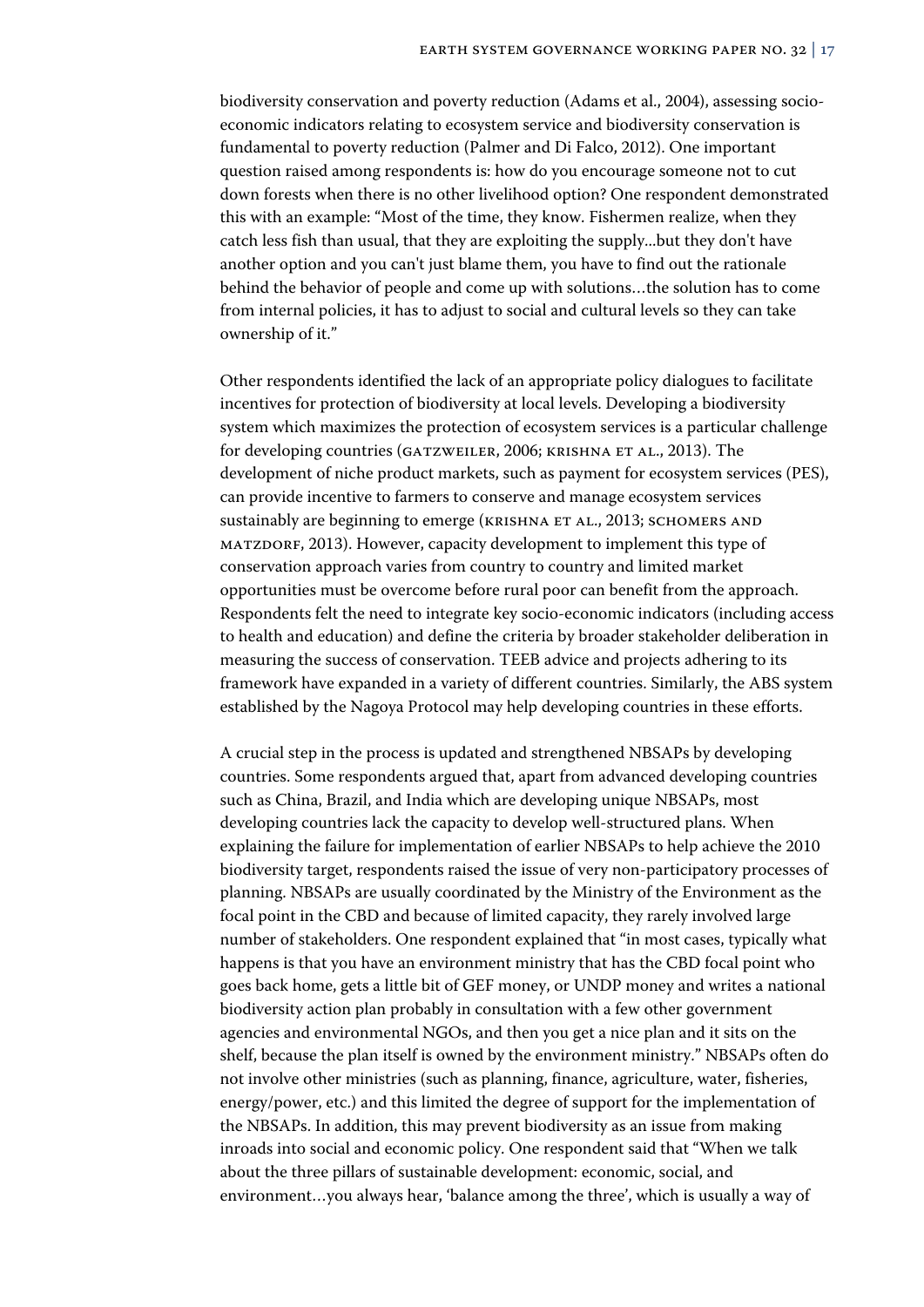saying the environment is going to lose out, because when we then talk to the trade or finance ministry, we don't hear about a balance among the three, because there are no environment people there…so it always gets less political attention."

This NBSAP problem may be part of a larger problem of institutional capacity and political will. Legislation which could aid mainstreaming of biodiversity in other economic areas is lacking in most developing countries. For example, in Brazil, one respondent felt that lack of clear legislation on research and development of genetic resources within the ministries was responsible for the failure to engage research institutes and multinational company on the international regime of access and benefit sharing for potential bio-products. In addition, in any cross-sectorial or crossministerial engagements, environmental ministries may be disadvantaged. One respondent explained that the experts, trained PhD and Master's degree holders, find it very difficult to pursue policies and are disempowered in NBSAP discussions as a result.

These experiences, mainly from the first generation of NBSAPs, made clear how the capacity can constrain designing appropriate plans. The key policy question is how to help the next generation of NBSAPs to encourage wider planning process without making the process needlessly cumbersome? While there was no direct answer, respondents agreed on the broad terms that the NBSAPs for the Aichi targets need to be comprehensive and have a participatory framework that defines clear rules, indicators and works towards mainstream biodiversity in multiple sectors.

#### 4.3 Mobilizing financial resources for biodiversity

A key issue in expanding protected areas and in improving biodiversity policies generally is mobilizing financial resources. Mobilizing financial support to build partnerships and to strengthen institutions for biodiversity conservation in developing countries received a well thought out viewpoints and arguments among respondents. All respondents agreed that much effort is needed by various stakeholder groups to deploy and coordinate financial resources effectively so as to achieve the expected biodiversity targets.

Each country faces separate funding challenges. The majority of current biodiversity spending is focused on biodiversity in the U.S., Europe, and China. Latin America, Africa, and the remainder of Asia receive significantly less funding, from both domestic and international sources, than these other countries (PARKER ET AL., 2012). Developed countries face significant political limitations on increasing their biodiversity aid from the very low levels. However, integration of biodiversity with other issues offers opportunities for improved funding flows. For example, biodiversity aid from developed to developing countries increased in the first years of the Aichi Targets era but was largely the result of a doubling of aid on these nexus projects rather than increasing funding for biodiversity projects (OECD, 2013). However, the funding challenges in the developing world are also different depending on the country. Latin America, for example, has built the most expansive protected area system in the world, but in order to transform that system into an effective tool for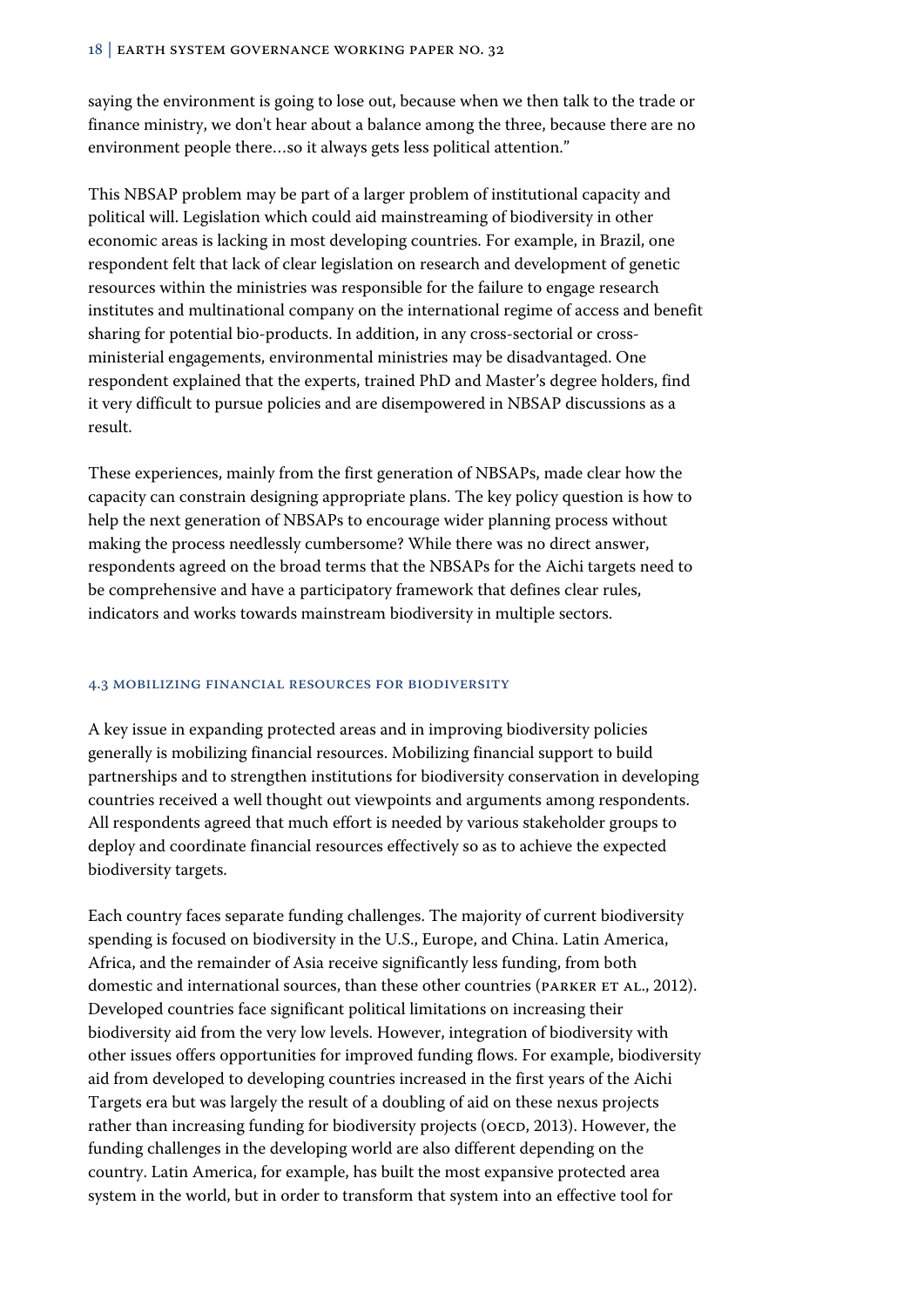reversing biodiversity loss it is estimated that there will have to be a doubling of funding (THE WORLD BANK, 2012). In contrast, many other developing countries need financial assistance to develop second generation NBSAPs that translate the Aichi Targets into national policy (CHANDRA AND IDRISOVA, 2011). This is reflected in the distribution of countries which have quickly created revised NBSAPs since the Nagoya meeting (as required in Aichi Target 17). By January 2014, 20 countries had submitted revised NBSAP: ten OECD countries, four are in Latin America, and six are from non-OECD countries in Europe and Asia. None of the early revisions come from Africa or the Middle East.

However, some respondents felt that generating income for biodiversity conservation should start from the local communities. This group of respondents argue that focusing on value of biodiversity at the local levels can lead to investments that generate income to conserve biodiversity and ecosystem services. Moreover, recognizing the value of renewable natural capital or biodiversity like tropical forest in terms of the benefits it provides to humankind or people in the local communities can help transform financing biodiversity conservation. For example, the payment of fees for access to ecosystem services such as hunting, ecotourism, bioprospecting and protected areas with high ecological value can create local ecosystem service economies. They felt that it could be a useful source of income to manage and maintain protected areas if supporting policies and procedures outline clearly the practicalities of the benefits. They argue that supporting policies should target financial rewards while at the same time generating income from biodiversity conservation. Moreover, the European Union representative mentioned that as part of TEEB projects, it would be interesting to gain more understanding on the income generated through the payment of fees and therefore it is worth investigating as additional funds for conservation in developing countries. By doing so, it could help toward understanding the scope of monetary valuation that is associated with the biodiversity at the local levels.

The sources of finance for biodiversity conservation vary significantly from country to country. Respondents mentioned that governments that appreciate the value of biodiversity and the role ecosystem services play in underpinning economic growth and poverty reduction tend to invest more money than government with less priority in biodiversity conservation. One respondent gave an example: "Some of these big countries like the BRICS countries are powerful, advanced economic forces in the world…for example, China, Brazil and some of other South America countries are putting far more money than they are getting from outside assistance, hundreds of millions of dollars into conservation activities within their borders…some of the poorer countries, like Madagascar, they are almost totally dependent on foreign aid." Respondents mentioned that lack of clear framework to implement biodiversity projects undermine the ability of governments to attract funding from donors in developing countries particularly in African countries. For example, in Madagascar, a total of 54 million dollar was provided by the World Bank and the Global Environment Facility (GEF) in 2011 to extend their environment programme including biodiversity projects, yet government has not figured out how to spend the money. One respondent argued that the GEF-5 process from 2010-2014 did not have clear focus with its disbursement of funds and many important countries were left out and that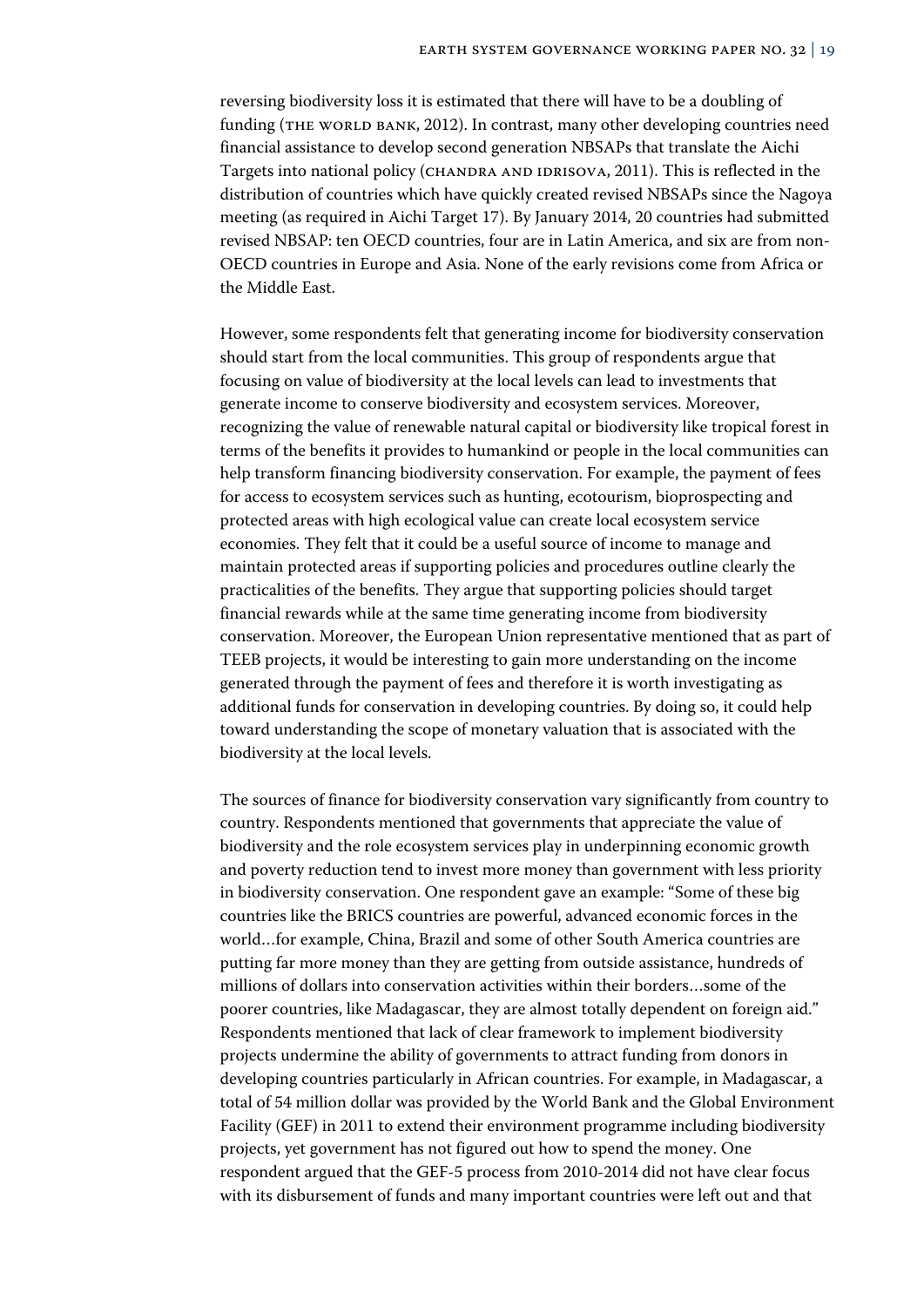GEF-6 was a key opportunity for making disbursement clearer and simpler for developing countries.

However, in addition to national funding, respondents saw the lack of funding from OECD countries as a major hurdle in efforts to achieve the Aichi Targets. A further problem is that the aid provided by developed countries does not appear to have clear avenues for increasing it in the future. So although Japan had provided some aid to help countries revise their NBSAPs, two respondents argued that the lack of baseline indicators for some projects may further restrain increases from Japan. Similarly, the EU and the US appear to be limited by the economic downturn to increase funding. One respondent mentioned that while the EU had recently committed about \$US 25 million to Critical Ecosystem Partnership Fund (CEPF) that supports 1700 civil society organizations and 23 hotspots covering part of 60 countries around the world, this would not be sufficient. Most concerning to multiple respondents was that the financing mechanism keeps getting pushed to future meetings. The Nagoya meeting in 2010 passed the funding issue to Hyderabad in 2012, which further pushed the issue to COP12 in 2014. Weak leadership on the part of developed states for sustained increases in funding may seriously threaten progress on Aichi Targets in developing countries.

## 5. Discussion and policy implication

Four unique governance opportunities developed through the interviews which can augment current efforts to improve developing country efforts towards the Aichi Targets. These can involve repackaging the biodiversity problem, developing guidance for national NBSAPs, clearer assistance on mainstreaming and governing nexus issues in biodiversity governance, and finally strengthening the financial system.

"Biodiversity loss" figures prominent in the language of the targets and assessments in the CBD. The 2010 Target and the Strategic Goal A of the Aichi target both aim to half the rate of biodiversity loss (UNEP/CBD/ COP 10, 2010). As highlighted above, some respondents considered that the language of "biodiversity loss" rather than tying biodiversity into ecosystem services and development could limit attention to the problem in developing countries, particularly in non-environmental ministries and local communities. This may offer unique negotiation breakthroughs which can generate creative solutions to impasses. Changing the language from biodiversity loss to other terms of communication can offer opportunities to change perceptions and attitudes of the public toward biodiversity conservation. While there are some early indicators of public perception of biodiversity, expanded work in understanding how public awareness of biodiversity is shaped can be undertaken as an effort on Aichi Target 1 (increase public awareness about the values of biodiversity). While discussion about Aichi Target 1 was limited at the Hyderabad COP, the COP12 offers an option to focus attention on this issue.

Similarly, more attention needs to be spent on getting the most out of the NBSAPs in developing countries. The first generation of NBSAPs was held back by not having the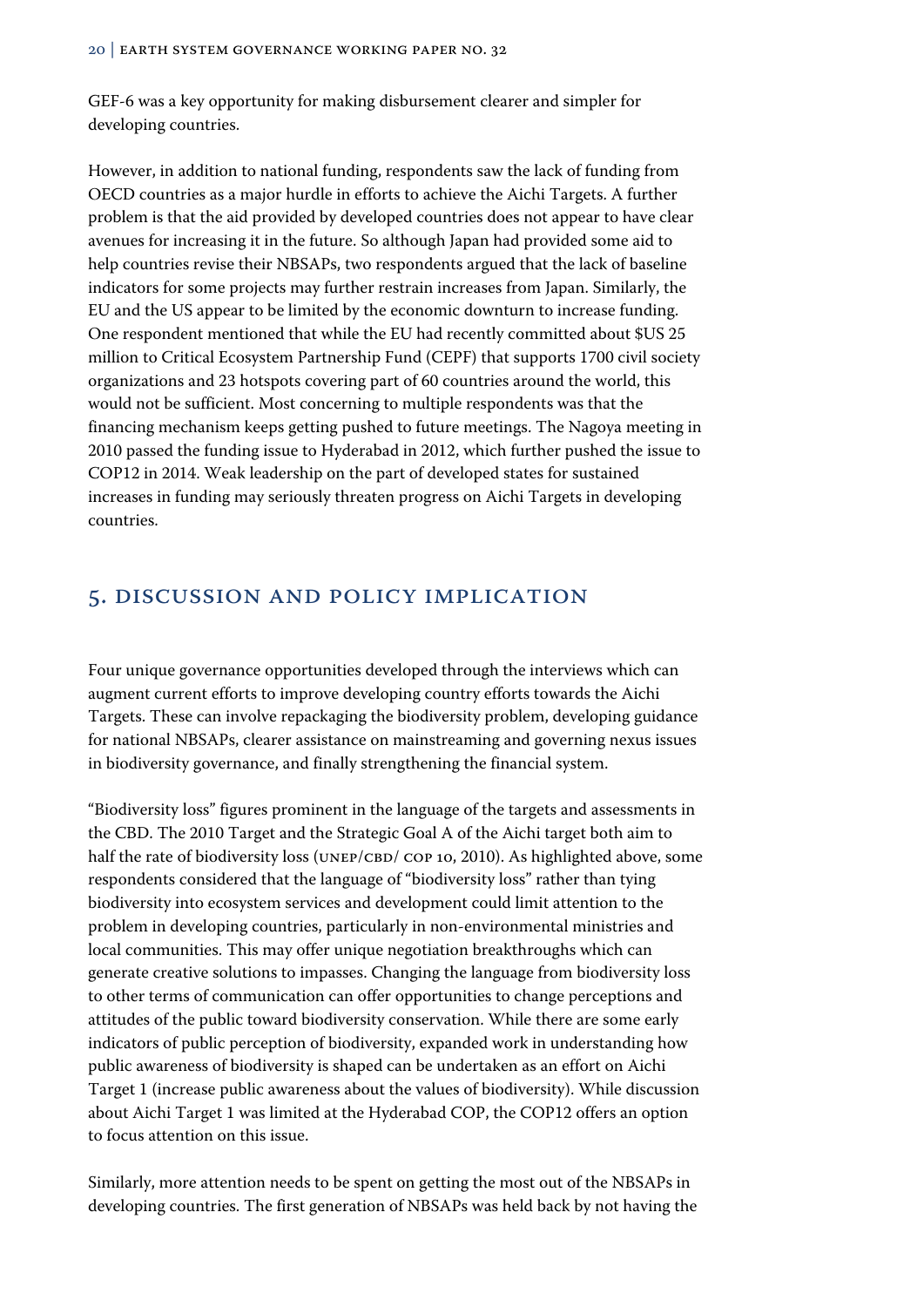involvement of relevant ministries and stakeholders, by technical problems, and problems of political will and funding (Prip et al., 2010). These problems may be more serious in the second generation development where NBSAPs had to account for the specifics of the 2011-2020 Strategic Plan. Of 20 countries, only 13 countries submitted NBSAP revised version that connects with the Strategic Plan. So far, there has not been significant effort in improving the NBSAP process in the post-Nagoya period. The role of relevant stakeholders in the development of NBSAP cannot be overemphasized if developing countries were to achieve Aichi target by 2020. The final outcome of COP 11 only mentions the participation of experts from finance without clarification on types of the ministries that can participate in the exercise. In particular, there is need to spell out how relevant ministries (led by the Ministry of the Environment) could participate meaningfully in the planning and developmental process of the NBSAP with clear understanding and specific role across different sectors to facilitate an inclusive biodiversity policy. For example, in China, the Ministry of Environmental Protection (MEP) is working jointly with more than 20 ministries and departments in updating their NBSAP to implement their strategic plan for 2011-2030. How effective NBSAP is as a tool in the implementation of strategic plan is yet to be known in view of lack of comprehensive assessments in developing countries. Therefore, a concerted effort and coordinated approach is required to speed up the assessments, harmonization and development processes in developing countries.

While biodiversity governance cannot solve policy fragmentation that holds back efforts in many developing countries, the NBSAPs need to be aware of this fragmentation and deal with it. The Aichi Targets themselves may actually foster policy fragmentation rather than reducing it or providing ways to deal with it. Many respondents worried that governments would pursue a few Aichi Targets while ignoring the holistic picture. While the final decision at the Hyderabad COP emphasized the importance of indicators in the implementing the Aichi biodiversity targets in developing countries (UNEP/CBD/ COP 11, 2012), there is still no clear guideline to facilitate national action.

The result is that it is unclear how to interpret the global targets in national and local levels. This creates a painstakingly slow process of deciding which target to pursue, articulating the target for the national level, and then integrating it into the policy context. If national targets are not specifically clarified and established within the framework of the CBD-how these targets can be linked to the implementation of the Aichi biodiversity targets remain unclear. While the direction toward the implementation of action by the parties should be guided under a specific purpose of defined targets (PISUPATI AND RUBIAN, 2008), Aichi biodiversity targets could suffer the same fate, as 2010 biodiversity target where lack of a desired "end point" and confusion to clarity undermined the implementation of the latter (HARROP AND PRITCHARD, 2011; JOHANNSDOTTIR ET AL., 2010; MACE AND BAILLIE, 2007).

This challenge of interpreting the global goals into national contexts may be demonstrated in the different levels of achievement in terrestrial conservation areas and marine or coastal conservation areas. While there has been a significant progress in the implementation of programmes in the terrestrial protected areas (where some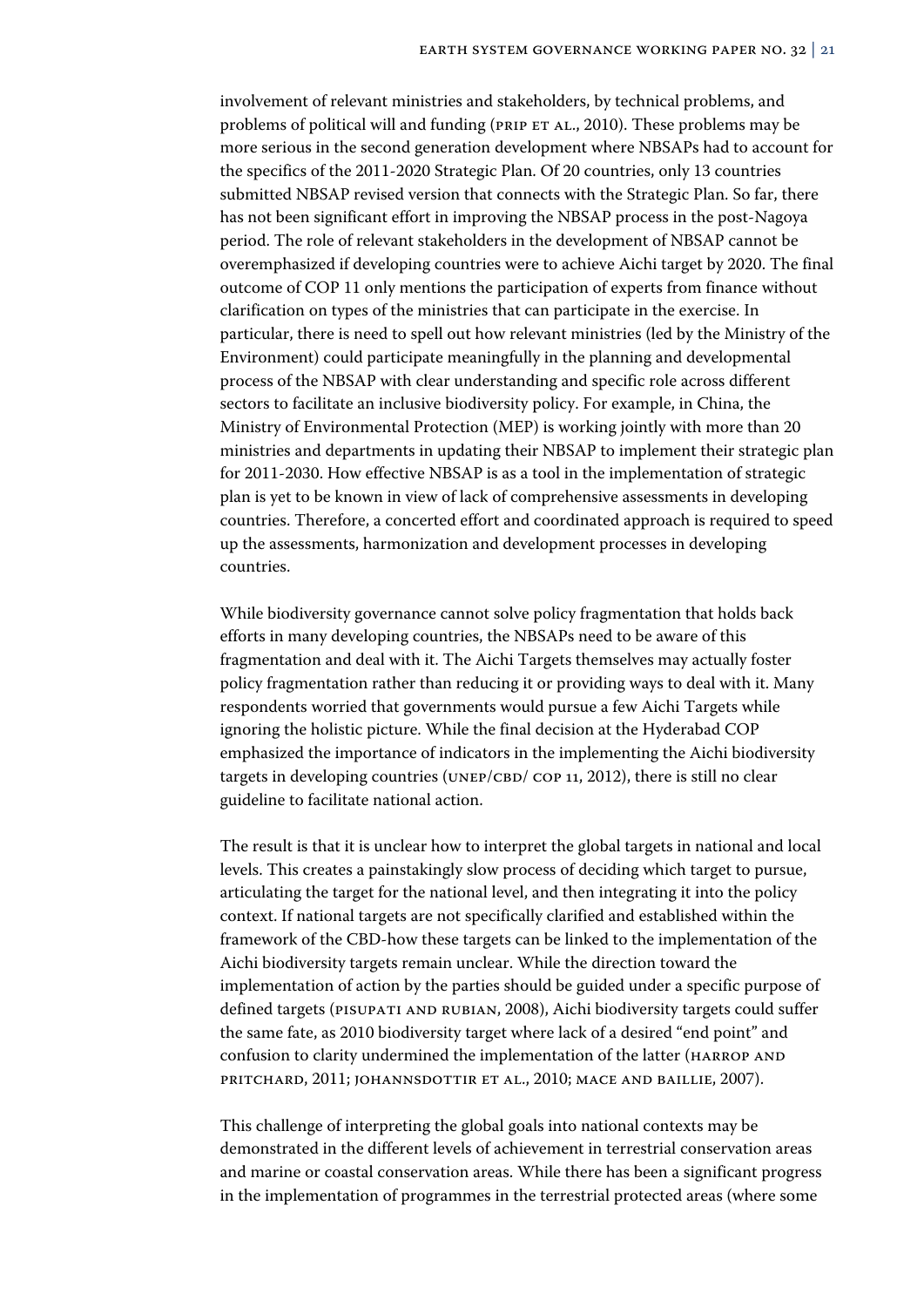countries have achieved global target 17%), the majority of developing countries are still lagging behind in protecting oceans or marine. Marine Protected Areas are a relatively new tool and clear implementation and policy advice are limited when compared to terrestrial reserves. There are three reasons that can be pointed out as to why former has been relatively successful; 1) Effective management and implementation of action plans targeting terrestrial protected areas; 2) terrestrial ecosystems have more separate boundaries whereas marine ecosystems are relatively open; 3) regulatory frameworks are different. Apart from physical attributes such as high variability and prediction problem that is associated with marine environment, the limited scientific knowledge, poor integrated assessment (for example, socioeconomic and environmental dimension) and lack of clear regulatory framework represent a significant challenge to the management and conservation of marine in developing countries (DE SANTO, 2013; LASCELLES ET AL., 2012). The application of Marine Protected Areas (MPA) has emerged as one of the most important tools for marine conservation. However, it has been widely criticized because of failure to consider important indicators, a lack of clarity and inconsistency, leading to wrong interpretation of its application among stakeholders (DE SANTO, 2013; WOOD ET AL., 2008). An attempt to increase the global target for marine by 15% failed in Nagoya, 2010 which perhaps may have opened the window of opportunity to review the current rate of MPA designation. Although how realistic this could have been is not clear if it had been increased. Wood et al., (2008) argue that the international community will find it extremely difficult to achieve the 10% target in the next 30-50 years in view of shortcomings of MPA designation rate, assuming the constant rate of designation is based on that of past 40 years. One respondent explained that strong resistance by the representative of China in view of lack of clarity in the interpretation of current MPA may have encouraged other parties to stop initial proposal to increase the global target for marine. The emergence of Marine Spatial Planning (MSP) could be a useful tool in addressing some of the shortcomings of MPA but the involvement of relevant stakeholders at the international level is fundamental to the implementation of MSP networks (De Santo, 2013).

Finally, funding is an anchor on all of the process above. Without a financial system in place, respondents were skeptical of the possibility of achieving the other Aichi Targets. Despite Target 20 focused on financing, the issue has been continually pushed to future agreements. While this problem is often recognized by the parties (UNEP/CBD/ COP 11, 2012), little has been accomplished to help developing countries meet the Aichi Targets. Respondents though created a more complex picture of this situation. One respondent emphasized that there is a difference in the funding relationship between donors and different developing countries. For example, the interest of advanced economies such as China, India, Brazil and their relationships with donors are different when compared to Zambia, Mozambique, Philippine and other poorer countries.

The problem is then that aid may not be spent in the most effective manner. In 2008, Brazilian and Mexican governments are the principal sources of funds for biodiversity conservation in Latin America (Flores, 2010). For example, 60% of the total funds were donated by the governments, and 15% was received from the donors. As another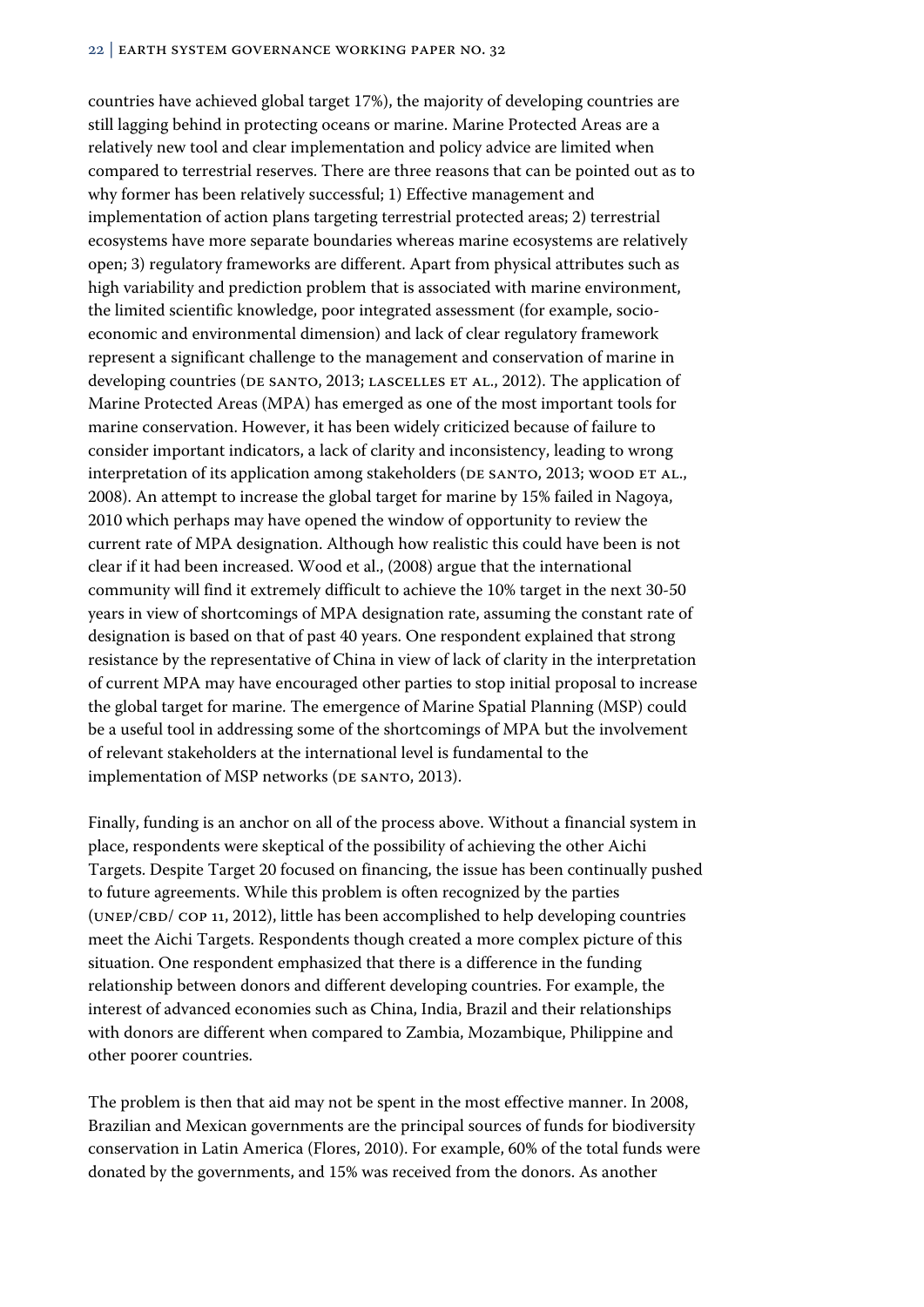example, Brazil and India $^3$  were the largest recipients of biodiversity related aid in 2011, receiving 12% and 12.5%, respectively. South East Asian and African countries and some Latin American states represent a significant portion of most severely underfunded countries for biodiversity conservation (WALDRON ET AL., 2013), reinforcing the arguments of the respondents and part of the speech of the Indian Prime Minister that policymakers should prioritize and provide all the necessary supports (financial, technical and human) to these regions in order to meet the CBD targets. The whole argument is boiled down to the fact that a realignment of the negotiation blocks that takes into account the individual country capacity and interests within the G77 and donor countries should be encouraged for the mobilization of resources as universal agreement may not satisfy all countries due to different needs and aspirations. It is hoped that a new long-term GEF 2020 strategy that was announced by the GEF CEO, Naoko Ishii at the COP11 Conference, and other bilateral donors can consider these important elements in their financial mechanism to facilitate the implementation of the CBD targets in developing countries.

For the Conference of Parties 12 in South Korea, there are some excellent policy avenues that can be taken which can help pursue progress on the Aichi Targets in developing countries. These are:

- Attention on the 2015 targets which may be lagging. The coming into effect of the Nagoya Protocol and a robust system of NBSAPs are necessary to enable progress after COP12. In addition, focus on other foundational targets could be pivotal in establishing the conditions for success. Target 1 (increasing awareness) and Target 20 (financial mechanism) would be important goals for significant new emphasis. As noted by respondents above, increasing awareness may mean approaching biodiversity in a different way and while not forgetting about "loss" emphasizing the role of ecosystem services in development.
- A comprehensive financial arrangement needs to be prioritized. While the 2011-2020 period was able to see an increase in aid, as noted above, this was largely a result of combining biodiversity funding with other projects. This is neither a good not a bad thing for biodiversity, it is an issue which requires a more comprehensive approach. Developing a funding approach that creates local markets for ecosystem services (building on an in force Nagoya Protocol), increases international funding, and clarifies best practices for funding biodiversity and other processes (such as climate change, development, water, etc.) is key. This includes developing funding not simply for protected areas but for protected area systems that include land and marine areas.

**.** 

<sup>3</sup> http://www.bipindicators.net/oda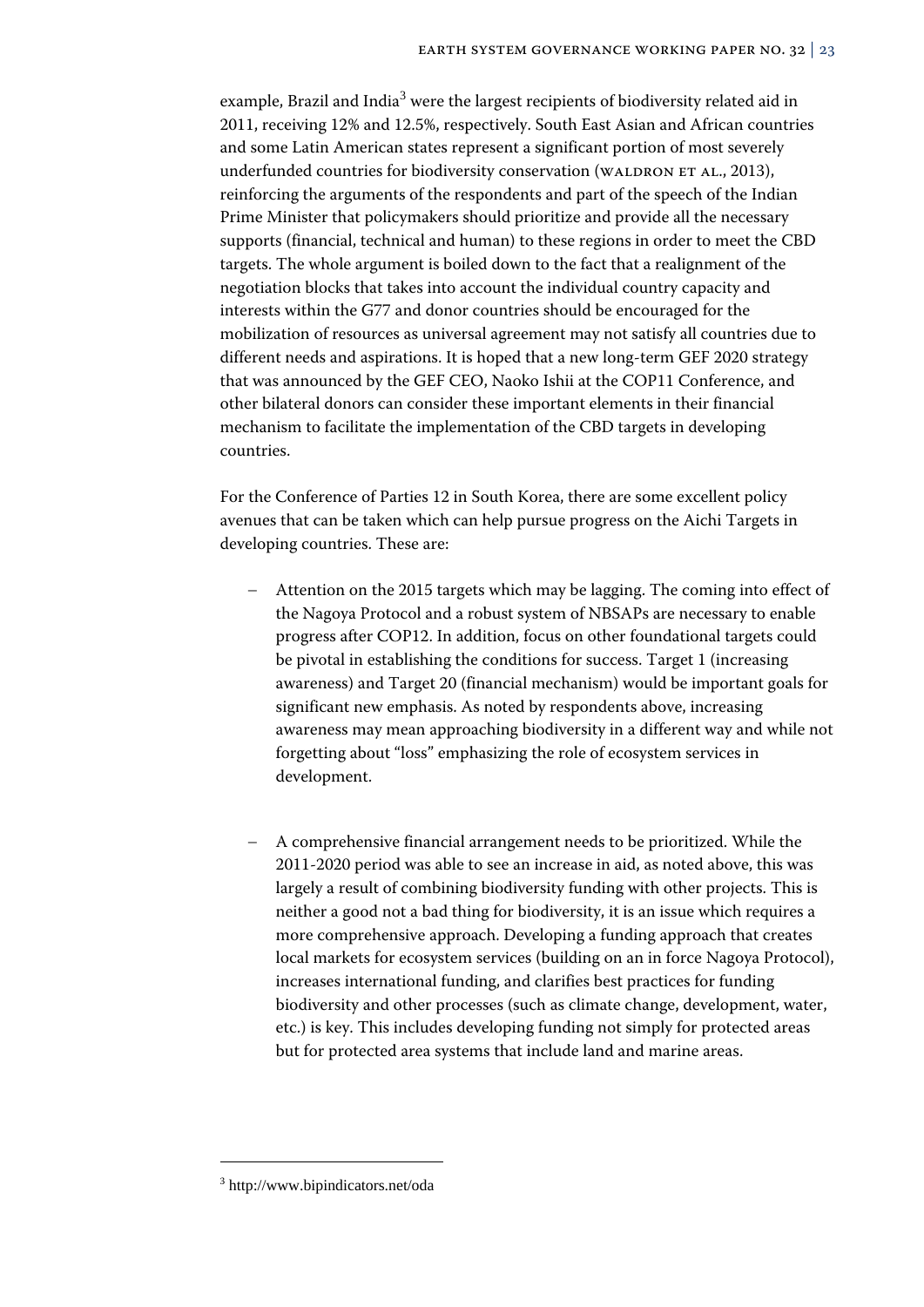#### 24 | Earth System Governance Working Paper No. 32

- Capacity buildings for NBSAPs are crucial. First generation NBSAPs did not create the guidelines that they could have because the processes were often developed too narrowly and because political will to implement its initiatives were lacking. COP12 can help developing countries significantly by providing guidance and incentives for CBD focal points to engage with other stakeholders and help build political will. In addition, science community (including IPBES) need to provide clearer ways for states to translate the global levels to national conditions in the most effective way possible.
- Create a more rigorous clearinghouse mechanism for examining trials. As one respondent commented "Right now what we need is to mobilise resources so that the developing countries can scope out their programs that work to meet the Aichi Targets, and they need money for that." While there are some clearinghouse mechanisms and some limited best case promotion at the CBD, a more rigorous process for collecting information and judging the information based upon scientific standards could be very helpful as developing countries create their NBSAPs and implement biodiversity policies. Funding south-south cooperation could facilitate this effort or it could involve supporting efforts in IPBES. Although the approach IPBES will take towards facilitating science is still being determined, there may be some important opportunities on issues such as indigenous knowledge. Regardless, this should fit into the funding conditions discussed above.
- Developing a plan for technology transfer. While UNEP has made technology transfer a key contribution of its efforts since the development of the Bali Strategic Plan (UNEP, 2005, 2010), but there is not yet any clear efforts in the CBD. Respondents were clear that appropriate technology for such transfers should be decided on a case-by-case basis depending on the issue. Unfortunately, this once again is a problem of infrastructure which is often lacking in developing countries. Developing a plan and strategy for assessing technology, implementing it in effective and equitable ways, and finally fostering the transfer could be a significant breakthrough for discussions at COP12.

## Acknowledgment

All interview participants at COP 11, October 2012, Hyderabad, India, are gratefully acknowledged for their valuable time and contributions. We are also grateful to Ashna Mukhi in coding and assisting with the paper. Special thanks to Sam Johnston for his comments and helpful guidance on earlier version of the manuscript. Casey Stevens thanks the Japanese Society for Promotion of Science for assistance while working on this project.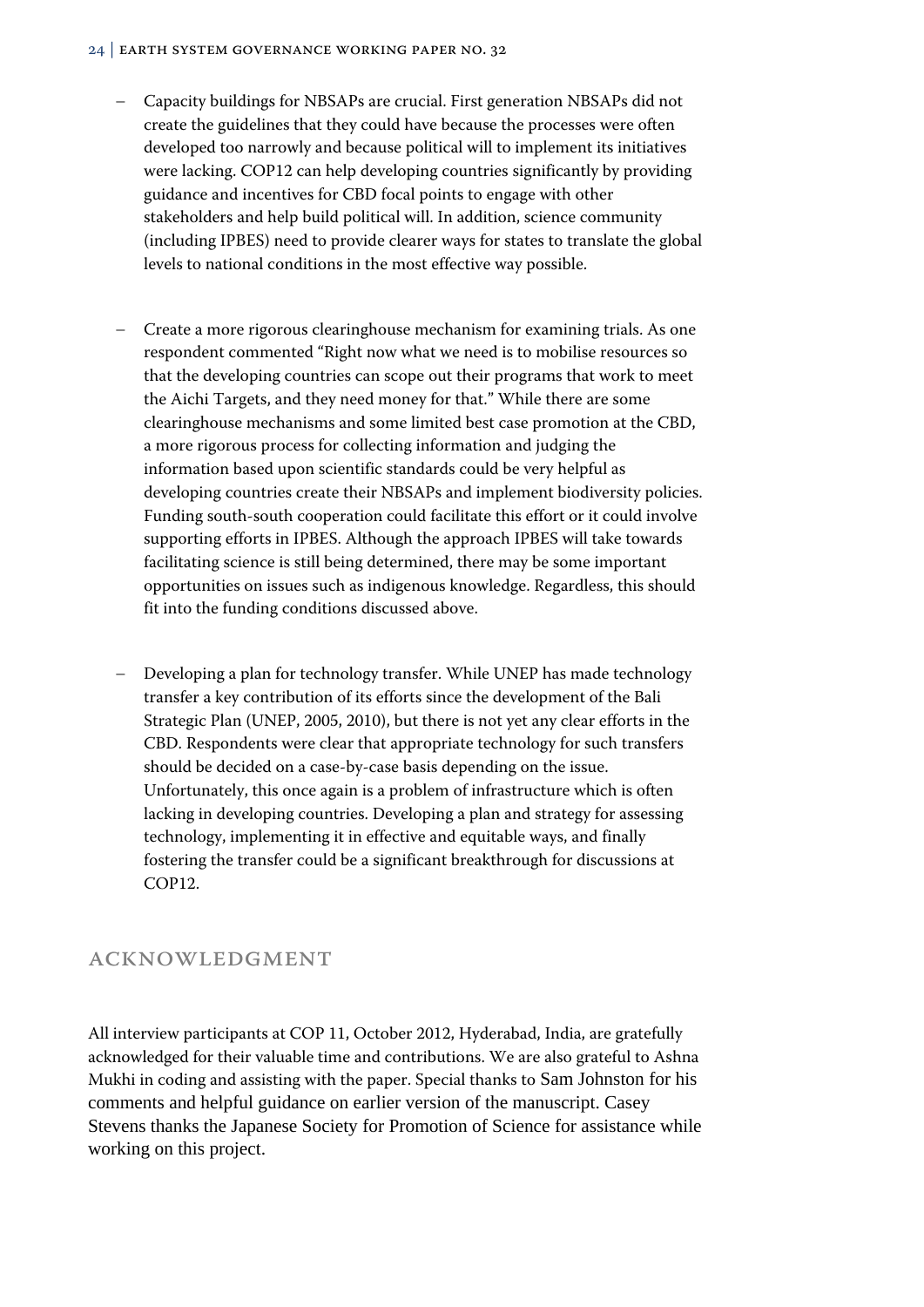## Appendix I- Set of Interview Questions

Interviews involved a set of open-ended questions for respondents, with the ability for the interviewer to deviate from that set or follow-up with additional questions as necessary. While this basic set of questions changed based upon the individual and their position, this appendix provides some common questions which were posed to multiple participants.

- 1. What is the national framework for biodiversity conservation in [Country]?
- 2. How is biodiversity financed in [Country]?
- 3. In terms of financial resources, how do you generate funds to support the project of biodiversity conservation?
- 4. Are you getting resources from outside, from external donors towards developing the biodiversity framework and achieving the Aichi targets? How do you secure these resources?
- 5. Do you think [Country] would be able to achieve the Aichi targets by 2020?
- 6. What are the hindrances that may affect the conservation of biodiversity and achieving the Aichi targets by 2020?
- 7. Are there any problems in [Country] in planning for the Aichi targets?
- 8. So in terms of new technology, what sort of technology would be appropriate to assist biodiversity efforts?
- 9. How can various stakeholders [business, other ministries, etc.] be included in biodiversity efforts?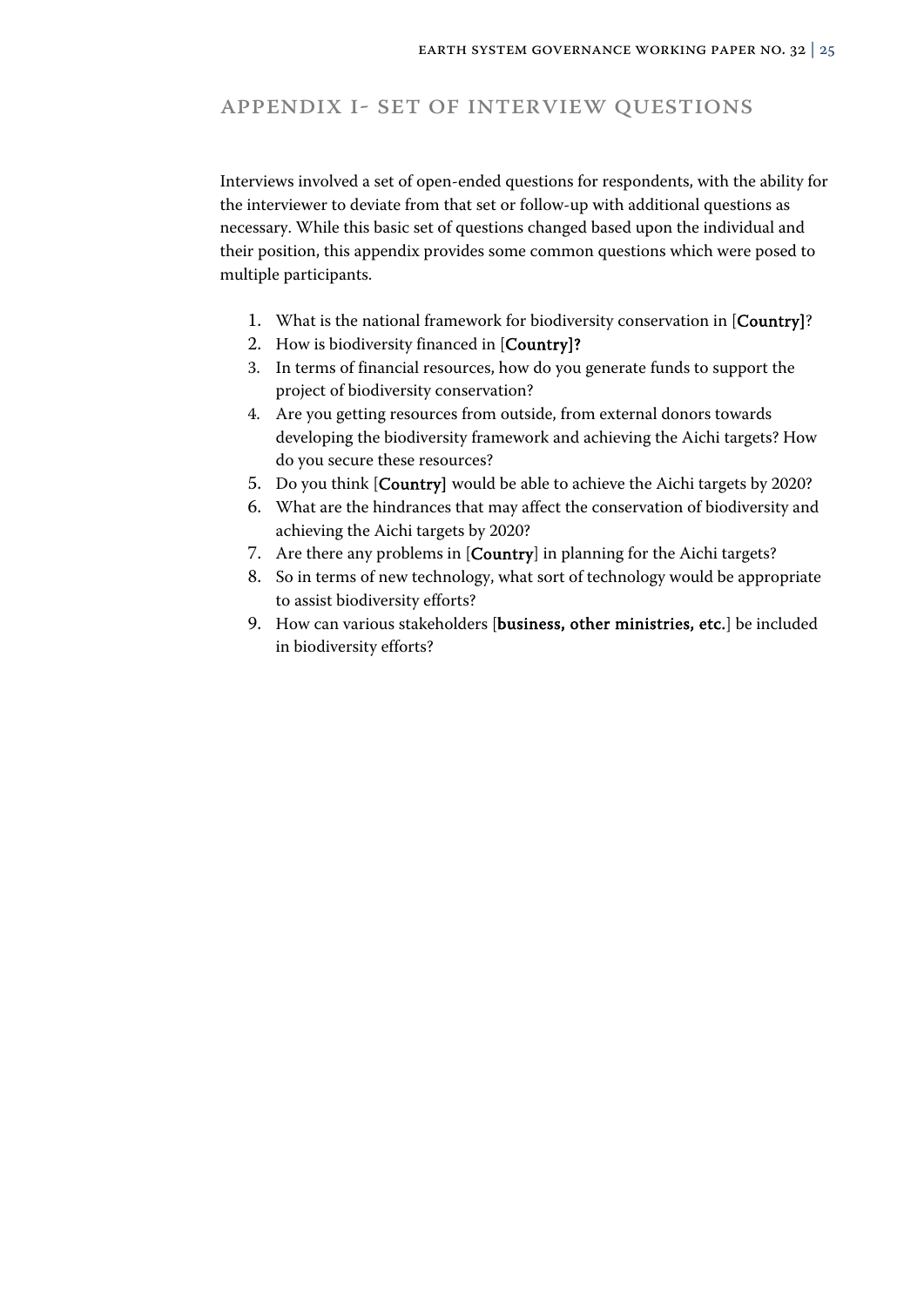## References

Adams, W.M., Aveling, R., Brockington, D., Dickson, B., Elliott, J., Hutton, J., Roe, D., Vira, B., Wolmer, W., 2004. Biodiversity Conservation and the Eradication of Poverty.Science: Vol. 306 no. 5699 pp. 1146-1149.

Adenle, A.A., 2012. Failure to achieve 2010 biodiversity's target in developing countries: How can conservation help? Biodiversity and Conservation, Volume 21, Issue 10, pp 2435-2442.

Agrawal, A., Redford, K., 2006. Poverty, development and biodiversity conservation:shooting in the dark? Wildlife Conservation, New York.

Barber, P.H., Ablan-Lagman, M.C.A., Ambariyanto, Berlinck, R.G.S., Cahyani, D., Crandall, E.D., Ravago-Gotanco, R., Juinio-Menez, M.A., Mahardika, I.G.N., Toha, A.H.A., ANGGORO, A.W., WILLETTE, D.A., 2014. Advancing Biodiversity Research in Developing Countries: The Need for Changing Paradigms. Bulletin of Marine Science 90, 1-24.

Butchart, S.H., Walpole, M., Collen, B., van Strien, A., Scharlemann, J.P., Almond, R.E., Baillie, J.E., Bomhard, B., Brown, C., Bruno, J., Carpenter, K.E., Carr, G.M., Chanson, J., Chenery, A.M., Csirke, J., Davidson, N.C., Dentener, F., Foster, M., Galli, A., Galloway, J.N., Genovesi, P., Gregory, R.D., Hockings, M., KAPOS, V., LAMAROUE, J.F., LEVERINGTON, F., LOH, J., McGeoch, M.A., McRae, L., Minasyan, A., Hernandez Morcillo, M., Oldfield, T.E., Pauly, D., Quader, S., Revenga, C., Sauer, J.R., Skolnik, B., Spear, D., Stanwell-Smith, D., Stuart, S.N., Symes, A., Tierney, M., Tyrrell, T.D., Vie, J.C., Watson, R., 2010. Global biodiversity: indicators of recent declines. Science 328, 1164-1168.

Chandra, A., Idrisova, A., 2011. Convention on Biological Diversity: a review of national challenges and opportunities for implementation. Biodiversity and Conservation 20, 3295-3316.

Chasek, P., 2010. Confronting Environmental Treaty Implementation Challenges in the Pacific Islands. East-West Center, Honolulu.

Clark, R.E., Feldon, D.F., van Merriënboer, J.J.G., Yates, K.A., Early, S., 2008. Cognitive Task Analysis. Chapter 43.

Dalal, S., Khodyakov, D., Srinivasan, R., Straus, S., Adams, J., 2011. ExpertLens: A system for eliciting opinions from a large pool of noncollocated experts with diverse knowledge. Technological Forecasting and Social Change 78, 1426-1444.

DE SANTO, E.M., 2013. Missing marine protected area (MPA) targets: How the push for quantity over quality undermines sustainability and social justice. Journal of Environmental Management 124, 137- 146.

Dobson, A., 2005. Monitoring global rates of biodiversity change:challenges that arise in meeting Convention on Biological Diversity (CBD) 2010 goals. Philosophical Transanctions of the Royal Society of London. Biological Sciences, 360:229- 241.

Earth Negotiations Bulletin, 2010. Summary of the Tenth Conference of the Parties to the Convention on Biological Diversity, 18-29 October 2010. 9.

Farmar-Bowers, Q., Lane, R., 2009. Understanding farmers' strategic decision-making processes and the implications for biodiversity conservation policy. Journal of Environmental Management 90, 1135-1144.

Fisher, M., 2009. 2010 and all that--Looking Forward to Biodiversity Conservation in 2011 and beyond. Oryx 43, 449-450.

Flores, M., 2010. ''Protected Areas''. Chapter 10 of The Importance of Biodiversity and Ecosystem in Economic Growth and Equity in Latin America and the Caribbean: An Economic Valuation of Ecosystem, ed. A. Bovarnick, F. Alpizar, and C. Schnell, 203-237. New York: United Nations Development Programme (UNDP).

Gari, J.A., 1999. Biodiversity Conservation and Use: local and global considerations. Science, Technology and Development Discussion Paper No. 7, Center for International Development and Belfer Center for Science and International Affairs, Harvard University, Cambridge, MA, USA.

Gatzweiler, F.W., 2006. Organizing a public ecosystem service economy for sustaining biodiversity. Ecological Economics 59, 296-304.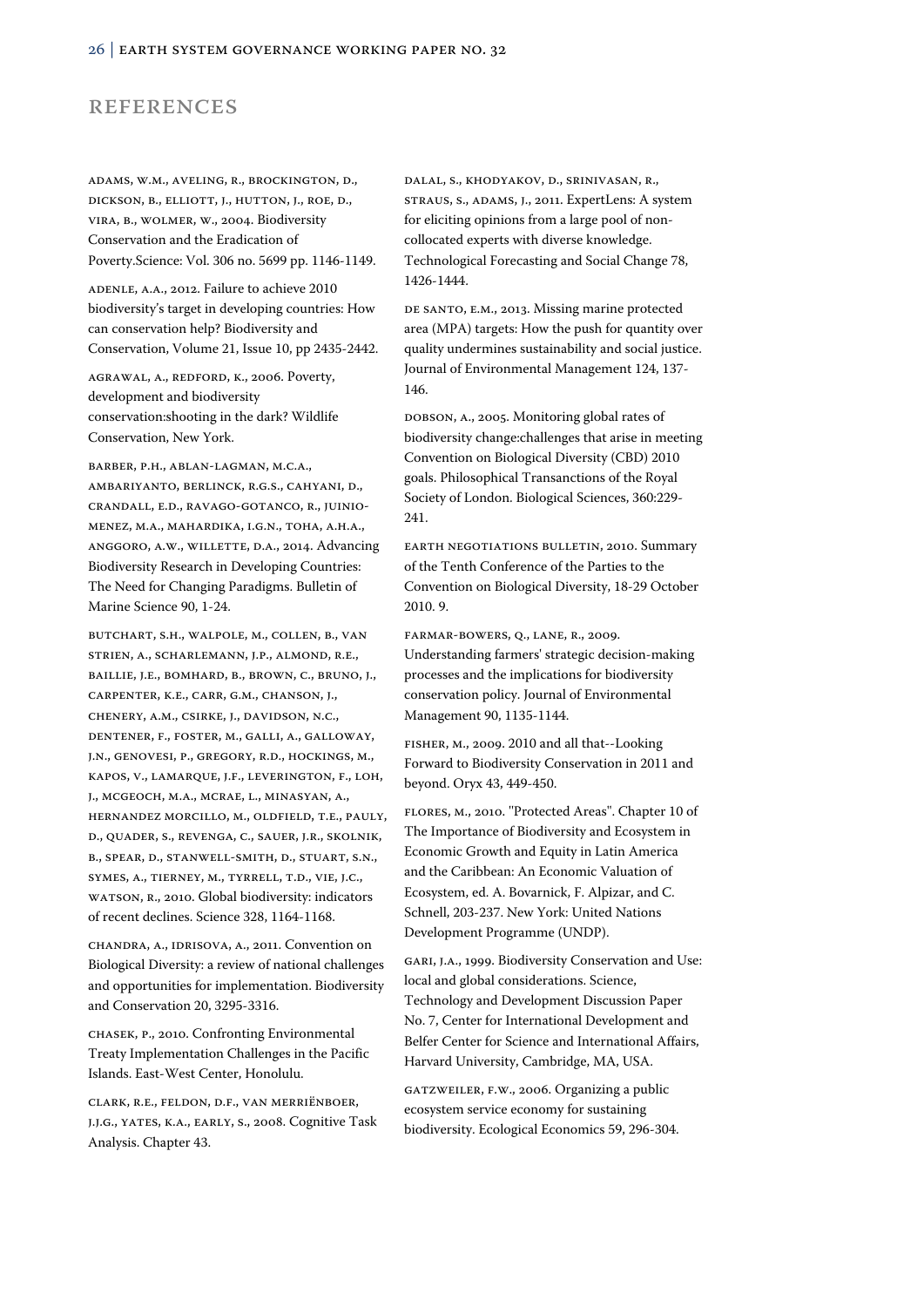Halpern, B.S., Pyke, C.R., Fox, H.E., Haney, J.C., Schlaepfer, M.A., Patricia Zaradic, P., 2006. Gaps and mismatches between global conservation priorities and spending. Conservation Biology 20, 50-64.

Harrop, S.R., Pritchard, D.J., 2011. A hard instrument goes soft: The implications of the Convention on Biological Diversity's current trajectory. Global Environmental Change 21, 474- 480.

Hill, R., Halamish, E., Gordon, I.J., Clark, M., 2013. The maturation of biodiversity as a global social ecological issue and implications for future biodiversity science and policy. Futures 46, 41-49.

IUCN, UNEP, 2009. The World Database on Protected Areas (WDPA). UNEP-WCMC, Cambridge, UK.

Johannsdottir, A., Cressewell, I., Bridgewater, P., 2010. The Current Framework for International Governance of Biodiversity: Is It Doing More Harm than Good? RECIEL, 19(2):139- 149.

Joppa, L., Visconti, P., Jenkins, C., Pimm, S., 2013. Achieving the convention on biological diversity's goals for plant conservation. Science 341, 1100- 1103.

Krishna, V.V., Drucker, A.G., Pascual, U., Raghu, P.T., King, E.D.I.O., 2013. Estimating compensation payments for on-farm conservation of agricultural biodiversity in developing countries. Ecological Economics 87, 110-123.

Lascelles, B.G., Langham, G.M., Ronconi, R.A., REID, J.B., 2012. From hotspots to site protection: Identifying Marine Protected Areas for seabirds around the globe. Biological Conservation 156, 5- 14.

Lenzen, M., Moran, D., Bhaduri, A., Kanemoto, K., Bekchanov, M., Geschke, A., Foran, B., 2013. International trade of scarce water. Ecological Economics 94, 78-85.

Lenzen, M., Moran, D., Kanemoto, K., Foran, B., Lobefaro, L., Geschke, A., 2012. International trade drives biodiversity threats in developing nations. Nature, 486: 109-111.

Mace, G., Baillie, J.E., 2007. The 2010 biodiversity indicators: challenges for science and policy Conservation Biology, 6, pp. 1406-1413.

McCarthy, D.P., Donald, P.F., Scharlemann, J.P., Buchanan, G.M., Balmford, A., Green, J.M., Bennun, L.A., Burgess, N.D., Fishpool, L.D., GARNETT, S.T., 2012. Financial costs of meeting global biodiversity conservation targets: current spending and unmet needs. Science 338, 946-949.

Millennium Ecosystem Assessment, 2005. MEA. Ecosystems and Human Well-being: Biodiversity Synthesis. World Resources Institute, Washington, DC.

Miller, D.C., 2014. Explaining Global Patterns of International Aid for Linked Biodiversity Conservation and Development. World Development 59, 341-359.

Miller, D.C., Agrawal, A., Roberts, J.T., 2013. Biodiversity Governance, and the Allocation of International Aid for Conservation. Conservation Letters 6, 12-20.

Nijman, V., 2010. An overview of international wildlife trade from Southeast Asia. Biodiversity and Conservation 19, 1101-1114.

OECD, 2013. OECD DAC Statistics: Biodiversityrelated Aid, OECD.

Ostrom, E., 1990. Governing the Commons, University of Cambridge Press, Cambridge.

Padmanabhan, M., Jungcurt, S., 2012. Biocomplexity-conceptual challenges for institutional analysis in biodiversity governance. Ecological Economics 81, 70-79.

Palmer, C., Di Falco, S., 2012. Biodiversity, poverty, and development. Oxford review of economic policy 28, 48-68.

PARKER, C., CRANFORD, M., OAKES, N., LEGGETT, M., 2012. The Little Biodiversity Finance Book. Global Canopy Programme, Oxford.

Pisupati, B., Rubian, R., 2008. MDG on Reducing Biodiversity Loss and the CBD's 2010 Target. A United Nations University-Institute of Advanced Studies (UNU-IAS) Report, Japan.

Prip, C., Gross, T., Johnston, S., Vierros, M., 2010. Biodiversity Planning. An Assessment of National Biodiversity Strategies and Action Plans. United Nations University Institute of Advanced Studies

Santamaria, L., Mendez, P.B., 2012. Evolution in biodiversity policy-current gaps and future needs. Evolutionary Application, 5:202-218.

Schomers, S., Matzdorf, B., 2013. Payments for ecosystem services: A review and comparison of developing and industrialized countries. Ecosystem Services 6, 16-30.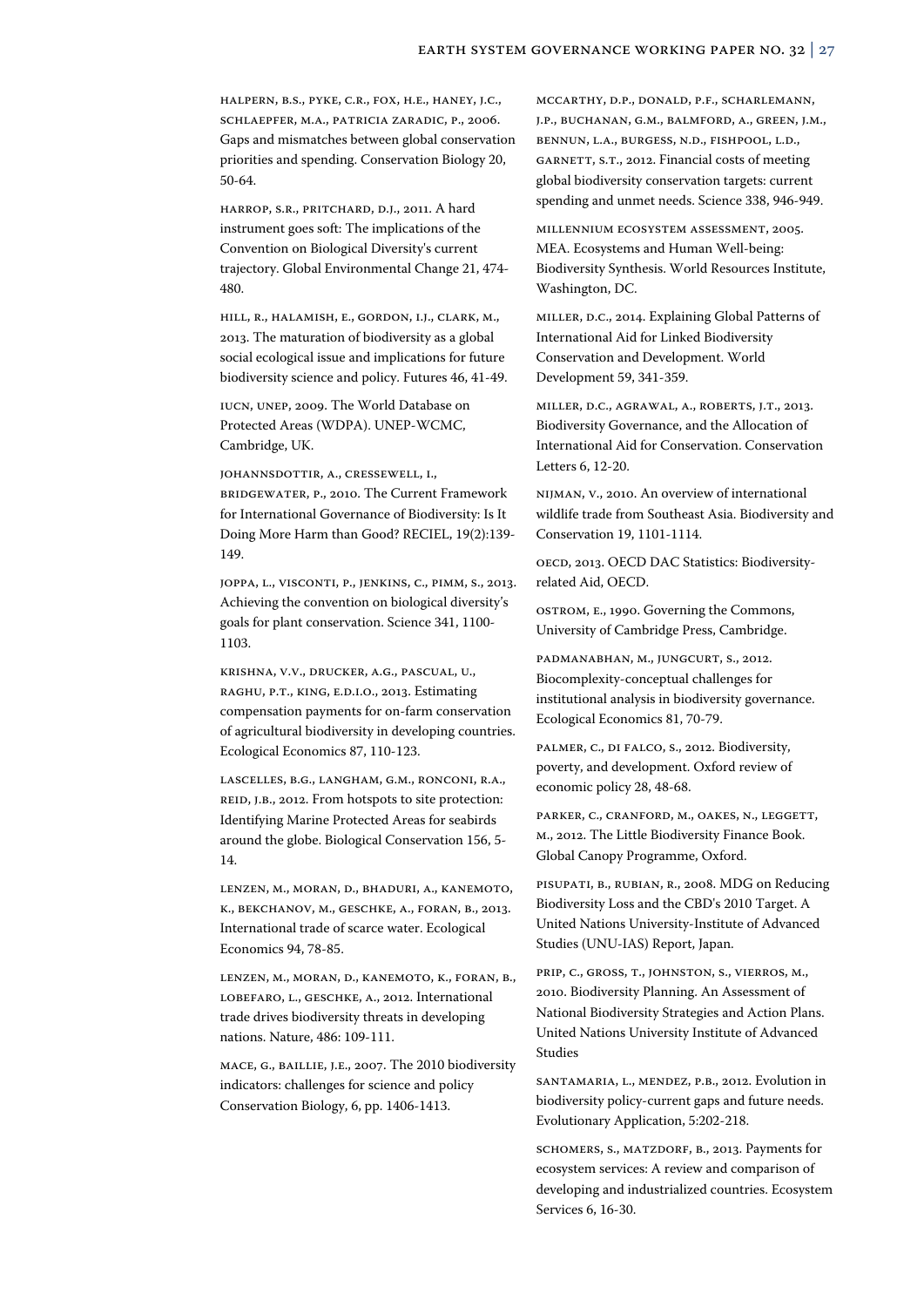Secretariat of the Convention on Biological Diversity, 2011. NBSAP Training Modules version 2.1--Module 3. Mainstreaming Biodiversity into National Sectoral and Cross-Sectoral Strategies, Policies, Plans, and Programs. CBD, Montreal.

Swiderska, K., 2002. Mainstreaming biodiversity in development policy and plannning: A review of country experience. Biodiversity and Livelihoods Group International Institute for Environment and Development

TEEB, 2008. The Economics of Ecosystems and Biodiversity: An Interim Report. European Communities, Cambridge.

The World Bank, 2012. Expanding Financing for Biodiversity Conservation: Experiences from Latin America and the Caribbean. The World Bank, Washington, D.C.

UNEP-WCMC, 2008. National and Regional Networks of Marine Protected Areas. UNEP-WCMC, Cambridge.

UNEP, 2005. Bali Strategic Plan for Technology Support and Capacity-building. UNEP, Nairobi.

UNEP, 2010. Technology Transfer and Cooperation Under the Convention on Biological Diversity: Towards More Effective Implementation. UNEP, Nairobi.

UNEP/CBD/ COP 10, 2010. Aichi Biodiversity Targets. https://www.cbd.int/sp/targets/ Accessed December 20, 2013.

UNEP/CBD/ COP 11, 2012. Report of the Eleventh Meeting of the Conference of the Parties to the Convention on Biological Diversity. Hyderabad, India 8-19 October.

UNEP/CBD/COP6, 2002. Report of the Sixth Meeting of the Conference of the Parties to the Convention on Biological Diversity. The Hague, 7- 19 2002.

Union for Ethical BioTrade, 2013. Biodiversity Barometer 2013. UEBT, Amsterdam.

United Nations, 2012. Millennium Development Goals Report 2012. UN Publications, New York.

United Nations Environment Programme, 2012. Protected Planet Report 2012: Tracking progress towards global targets for protected areas. United Nations Environmnet Programme World Conservation Monitoring Center, Cambridge, UK.

Waldron, A., Mooers, A.O., Miller, D.C., Nibbelink, N., Redding, D., Kuhn, T.S., Roberts, J.T., GITTLEMAN, J.L., 2013. Targeting global conservation funding to limit immediate biodiversity declines. Proceedings of the National Academy of Sciences 110, 12144-12148.

Wood, A., Stedman-Edward, P., Mang, J., 2000. Root Causes of Biodiversity Loss. Earthscan Publications.

Wood, L.J., Fish, L., Laughren, J., Pauly, D., 2008. Assessing progress towards global marine protection targets:shortfalls in information and action. Oryx 43 (3):340-351.

Woodley, S., Bertzky, B., Crawhill, N., Dudley, N., Londono, J.M., MacKinnon, K., Redford, K., SANDWITH, T., 2012. Meeting Aichi Target 11: What Does Success Look Like for Protected Area Systems? Parks 18, 21-34.

YIN, R.K., 2003. Case study research: design and methods. In: Applied socialresearch methods series. 3rd ed., vol. 5. Sage Publications.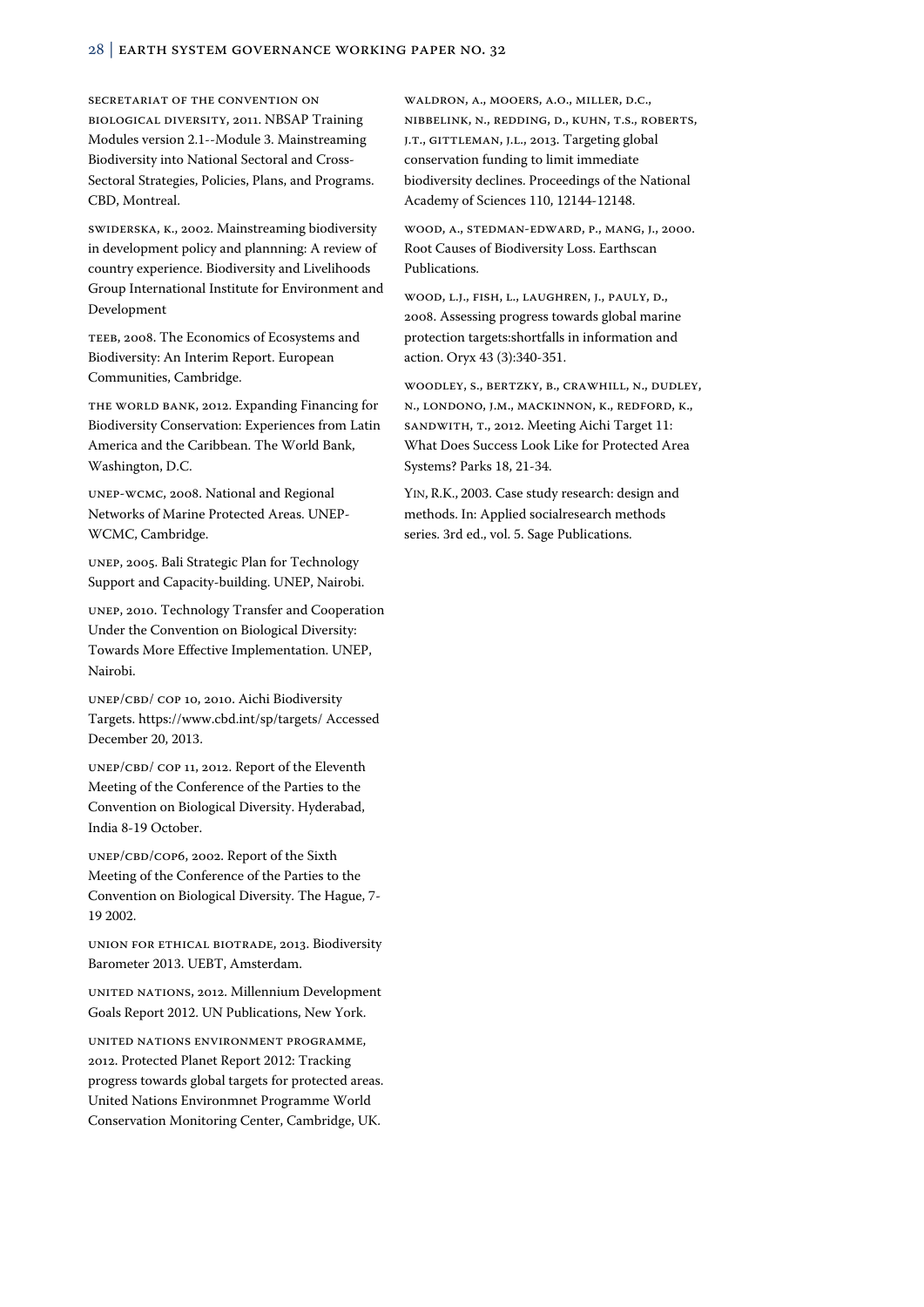## Earth System Governance Working Paper Series

## The Earth System Governance Working Papers are available online at www.earthsystemgovernance.org.

1. Biermann, Frank, Michele M. Betsill, Joyeeta Gupta, Norichika Kanie, Louis Lebel, Diana Liverman, Heike Schroeder, and Bernd Siebenhüner, with contributions from Ken Conca, Leila da Costa Ferreira, Bharat Desai, Simon Tay, and Ruben Zondervan. 2009. Earth System Governance: People, Places and the Planet. Science and Implementation Plan of the Earth System Governance Project.

2. Kanie, Norichika, Hiromi Nishimoto, Yasuaki Hijioka, and Yasuko Kameyama. 2010. Allocation and architecture in climate governance beyond Kyoto: lessons from interdisciplinary research on target setting.

3. Schroeder, Heike. 2010. Agency in international climate negotiations: the case of indigenous peoples and avoided deforestation.

4. Gupta, Joyeeta, Louis Lebel. 2010. Access and allocation in earth system governance: water and climate change compared.

5. Dombrowski, Kathrin. 2010. Filling the gap? An analysis of non-governmental organizations responses to participation and representation deficits in global climate governance.

6. Lebel, Louis, Torsten Grothmann, and Bernd Siebenhüner. 2010. THE ROLE OF SOCIAL learning in adaptiveness: insights from water management.

7. Lebel, Louis, Jianchu Xu, Ram C. Bastakoti, and Amrita Lamba. 2010. PURSUITS OF adaptiveness in the shared rivers of Monsoon Asia.

8. Dryzek, John S., and Hayley Stevenson. 2010. Democracy and Earth System Governance.

9. Lena Partzsch and Rafael Ziegler. 2010. Social Entrepreneurs as Change Agents. A Case Study on Power and Authority in the Water Sector.

10. Sofie Bouteligier. 2010. EXPLORING THE agency of global environmental consultancy firms in earth system governance.

11. Rindefjäll, Teresia, Emma Lund, Johannes Stripple. 2010. Wine, fruit and emission reductions: the CDM as development STRATEGY IN CHILE.

12. Benecke, Elisabeth. 2011. Networking for Climate Change: Agency in the Context of Renewable Energy Governance in India.

13. Eisenack, Klaus and Rebecca Stecker. 2011. An Action Theory of Adaptation to Climate Change.

14. Mayer, Benoît. 2011. Fraternity, Responsibility and Sustainability: The International Legal Protection of Climate (or Environmental) Migrants at THE CROSSROADS.

15. Spagnuolo, Francesca. 2011. Democracy and Accountability in Earth System Governance: Why Does Administrative LAW MATTER?

16. Abbott, Kenneth W. and David Gartner. 2011. The Green Climate Fund and the Future of Environmental Governance.